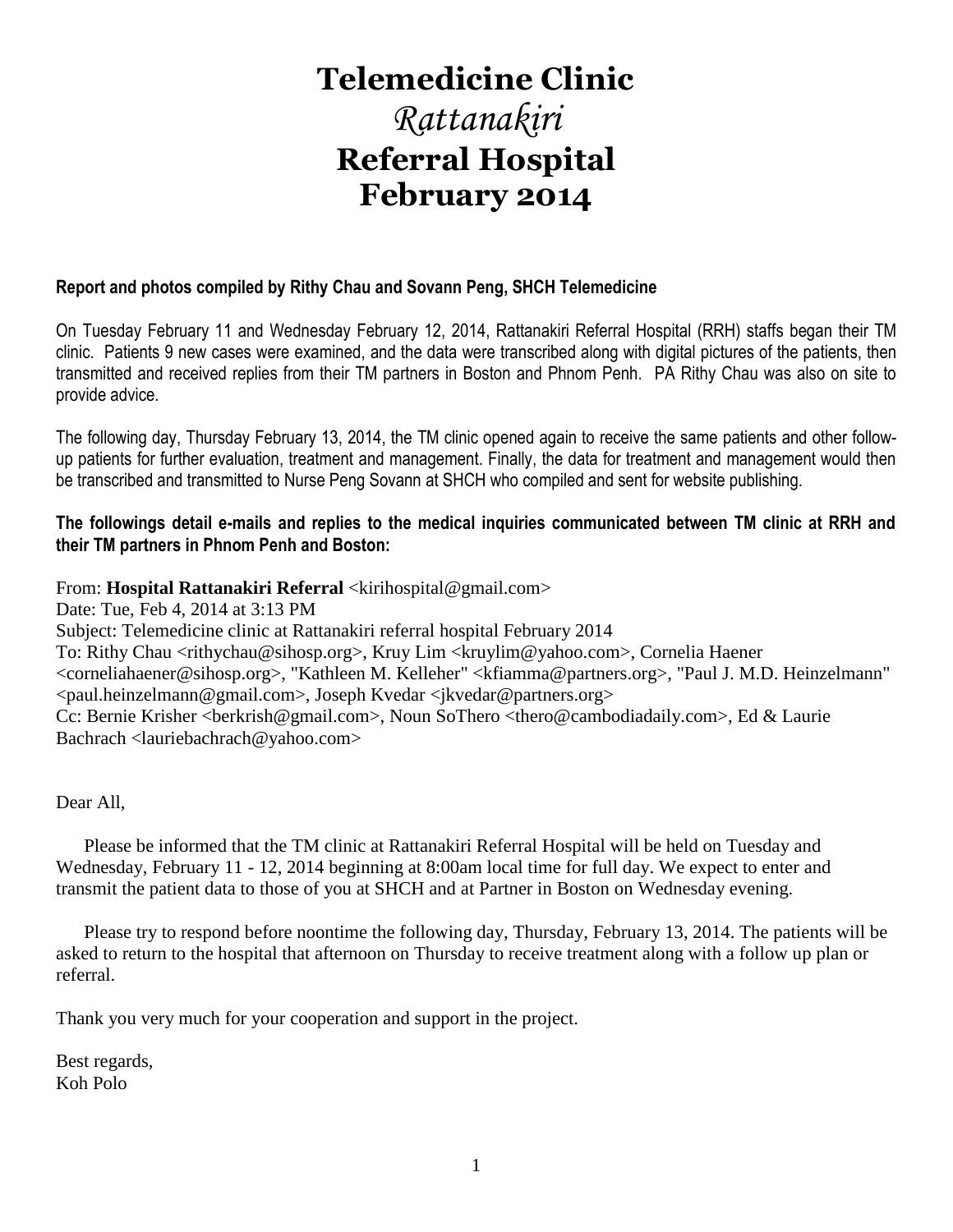From: **Hospital Rattanakiri Referral** <kirihospital@gmail.com>

Date: Wed, Feb 12, 2014 at 6:19 PM Subject: Rattanakiri TM clinic February 2014, Case#1, CS#RK00446, 28M

To: Cornelia Haener <corneliahaener@sihosp.org>, Rithy Chau <rithychau@sihosp.org>, Kruy Lim <kruylim@yahoo.com>, "Kathleen M. Kelleher" <kfiamma@partners.org>, "Paul J. M.D. Heinzelmann" <paul.heinzelmann@gmail.com>, Joseph Kvedar <jkvedar@partners.org> Cc: Bernie Krisher <berkrish@gmail.com>, Noun SoThero <thero@cambodiadaily.com>, Ed & Laurie Bachrach <lauriebachrach@yahoo.com>

Dear all,

There are nine new cases for Rattanakiri TM clinic February 2014. This is case number 1, CS#RK00446, 28M and photos.

Best regards, Polo/Sovann

# **Rattanakiri Provincial Hospital Telemedicine Clinic with Sihanouk Hospital Center of HOPE and Partners in Telemedicine**



**Patient: CS#RK00446, 28M (Village I, Labansirk commune, Banlung district)**

**Chief Complaint:** Unable to supine the left hand with paresthesia x 5months

**HPI:** 28M got injury with the glass falling over his left forearm in the past 5 months, he got surgical operation at hospital in Viet Nam. After the wound completely healed, he noticed of paresthesia on forearm, inability to supine and extend the wrist so he come to consult with Telemedicine today.

**PMH/SH:** No hepatitis, no TB

**Social Hx:** He got marriage, no tobacco use and Casual alcohol drinking

**Allergies:** NKDA

**Family Hx:** no family member with HTN, diabetes, TB

**ROS:** Unremarkable

**PE: Vital Signs: BP=110/72 mmHg P= 62 R= 18 T = 37 Wt: 60kg**

**General:** look normal

**HEENT:** head: no trauma, no scar Eyes: no redness, no conjunctivitis, no epiphoria Ear: no discharge

**Chest:** chest symmetry, no abnormal sound





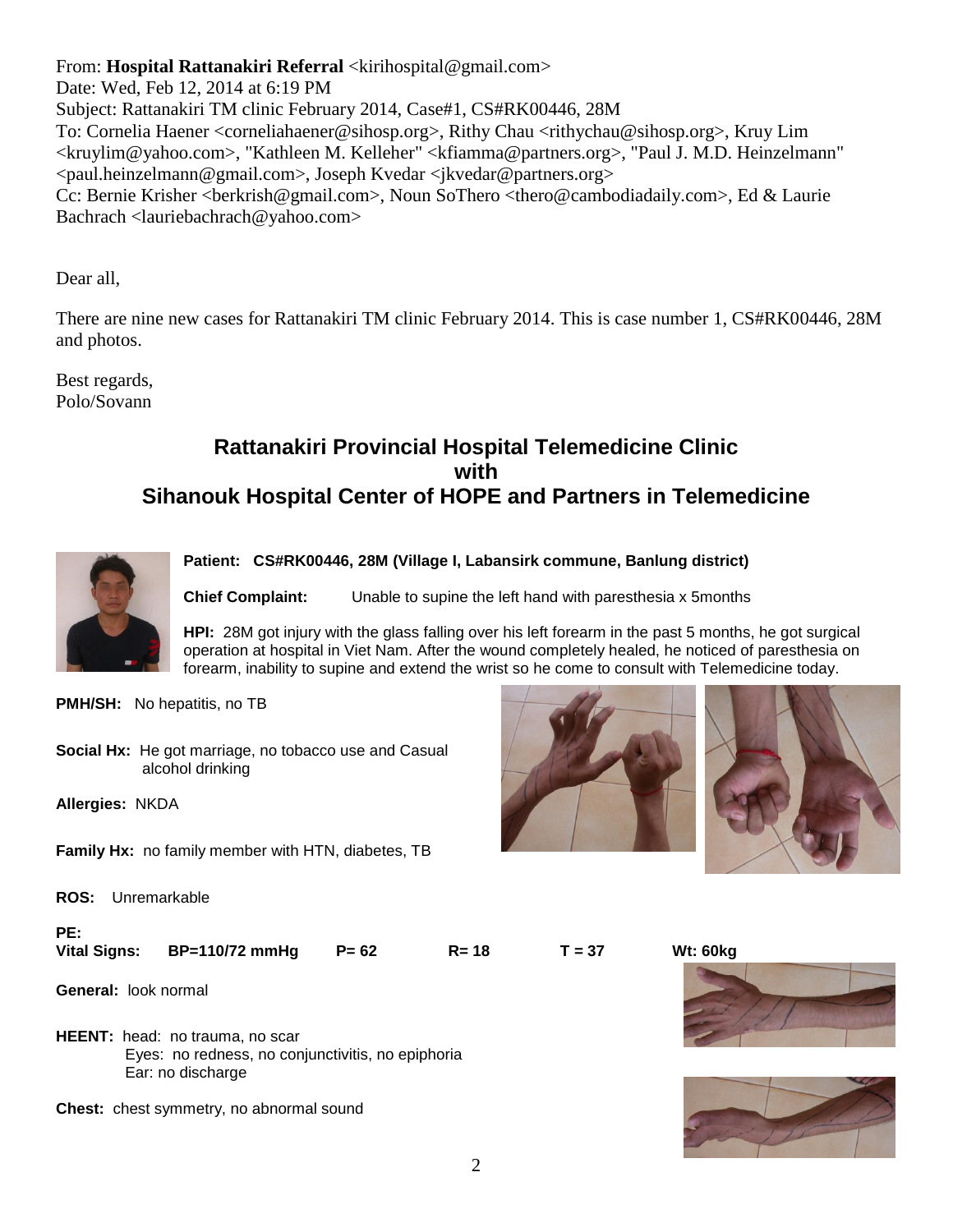**Left arm examination:** absence of sensation with light touch and pin prick, limited ROM (making fist, spreading the fingers, wrist extension/flexion) [see photos]

#### **Lab/Studies Requests:**

#### **Assessment:**

- 1. Ulnar nerve injury?
- 2. Tendon contracture?
- 3. Nerve compression?

**Plan:**

1. Refer to SHCH for surgical evaluation

### **Comments/Notes: Do you agree with my assessment and plan?**

### **Examined by: Lam Srey Aun (Medical student) Date: February 12, 2014**

Please send all replies to [kirihospital@yahoo.com](mailto:kirihospital@yahoo.com) and cc: to tmed rithy@online.com.kh . *The information transmitted in this e-mail is intended only for the person or entity to which it is addressed and may contain confidential and/or privileged material. Any review, retransmission, dissemination or other use of or taking of any action in reliance upon, this information by persons or entities other than the intended recipient is prohibited. If you received this e-mail in error, please contact the sender and delete material from any computer.*

From: **Rithy Chau** <rithychau@sihosp.org> Date: Thu, Feb 13, 2014 at 8:06 AM Subject: RE: Rattanakiri TM clinic February 2014, Case#1, CS#RK00446, 28M To: Hospital Rattanakiri Referral <kirihospital@gmail.com>

Dear Sovann,

Maybe better to send to Kean Kleing instead of SHCH.

Rithy

Rithy Chau, MPH, MHS, PA-C Director Telemedicine/EHC Officer Sihanouk Hospital Center of HOPE [rithychau@sihosp.org](mailto:rithychau@sihosp.org) TEL: 855-23-882-484, Ext 250, FAX: 855-23-882-485 HP: 855-11-623-805, 855-12-520-547

From: **Fiamma, Kathleen M.** <KFIAMMA@partners.org>

Date: Thu, Feb 13, 2014 at 5:35 PM Subject: Fwd: Rattanakiri TM clinic February 2014, Case#1, CS#RK00446, 28M To: "kirihospital@gmail.com" <kirihospital@gmail.com> Cc: MPH MHS PA-C Rithy Chau <rithychau@sihosp.org>

Looks like his ulnar and radial sensory nerves are lacerated. I wonder about the median. Also will have tendon injuries, but at the muscle level.



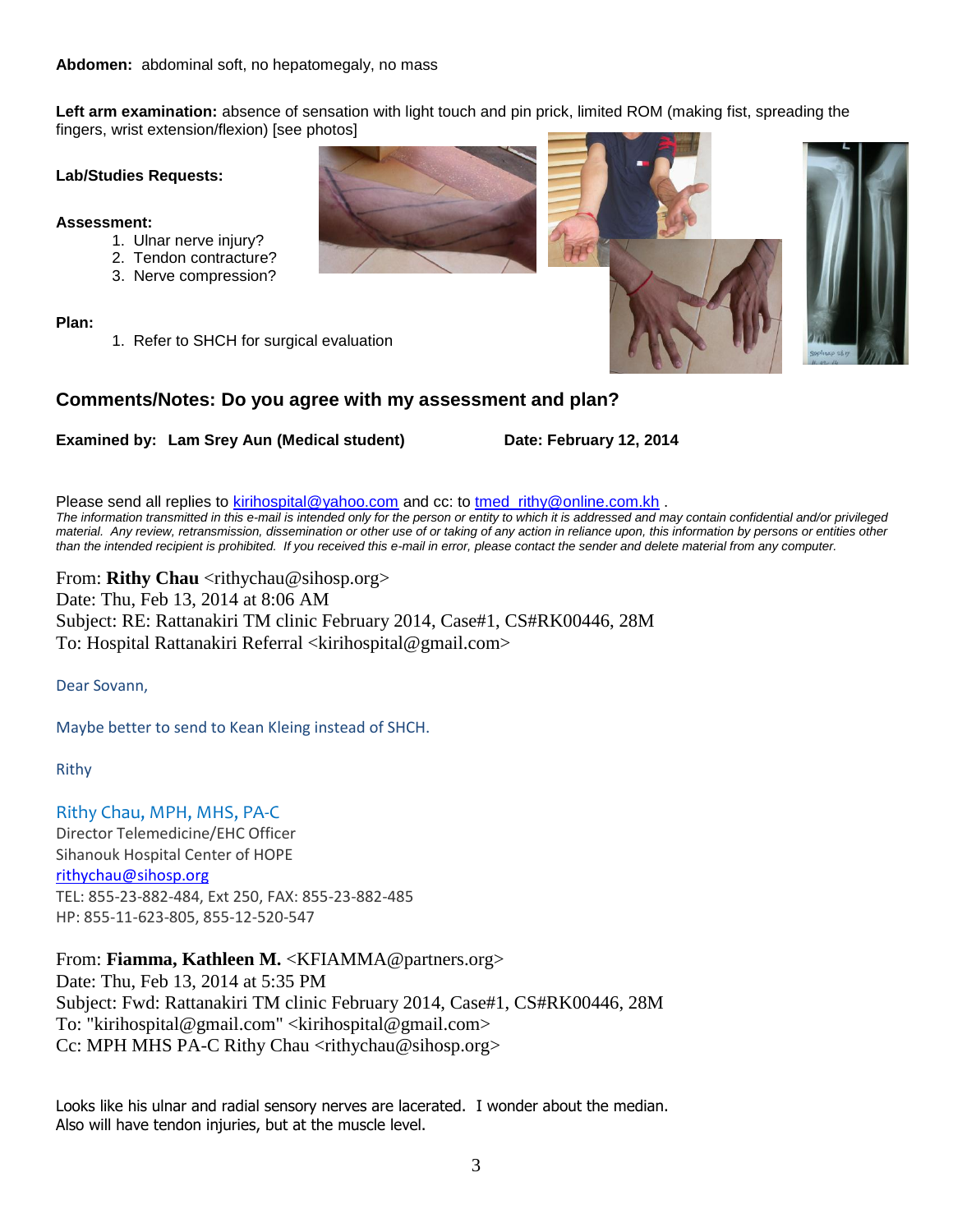Next step is to find out what was repaired in Vietnam. They may have done the work already and there's not much to do but wait 1-2 years, then if nothing recovers consider tendon transfers.

David Ring, MD PhD

From: **Cornelia Haener** <corneliahaener@sihosp.org>

Date: Fri, Feb 14, 2014 at 1:15 PM Subject: RE: Rattanakiri TM clinic February 2014, Case#1, CS#RK00446, 28M To: Hospital Rattanakiri Referral <kirihospital@gmail.com>, Rithy Chau <rithychau@sihosp.org>, Kruy Lim <kruylim@yahoo.com>, "Kathleen M. Kelleher" <kfiamma@partners.org>, "Paul J. M.D. Heinzelmann" <paul.heinzelmann@gmail.com>, Joseph Kvedar <jkvedar@partners.org> Cc: Bernie Krisher <br/> <br/>berkrish@gmail.com>, Noun SoThero <thero@cambodiadaily.com>, Ed & Laurie Bachrach <lauriebachrach@yahoo.com>

Dear all, I agree with assessment and plan.

Kind regards Cornelia

From: Hospital Rattanakiri Referral <kirihospital@gmail.com>

Date: Wed, Feb 12, 2014 at 6:27 PM

Subject: Rattanakiri TM Clinic February 2014, Case#2, TY#RK00443, 63F

To: Rithy Chau <rithychau@sihosp.org>, Kruy Lim <kruylim@yahoo.com>, "Kathleen M. Kelleher" <kfiamma@partners.org>, "Paul J. M.D. Heinzelmann" <paul.heinzelmann@gmail.com>, Joseph Kvedar <jkvedar@partners.org>, Cornelia Haener <corneliahaener@sihosp.org>

Cc: Bernie Krisher <br/>berkrish@gmail.com>, Noun SoThero <thero@cambodiadaily.com>, Ed & Laurie Bachrach <lauriebachrach@yahoo.com>

Dear all,

This is case number 2, TY#RK00443, 63F and photos.

Best regards, Polo/Sovann

# **Rattanakiri Provincial Hospital Telemedicine Clinic with Sihanouk Hospital Center of HOPE and Center for Connected Health**



**Patient: TY#RK00443, 63F (Village I, Lamenh, Borkeo)** 

**Chief Complaint:** Back pain for 2yrs

**HPI:** 63F presented with 2yrs history of the ground falling on her body while she did mining. She was told she became unconscious for about 2h then when she woke up, she noticed of back pain without numbness/weakness. These 6 months,

she noticed her back became bended with increased pain and made her difficult in lying on supine.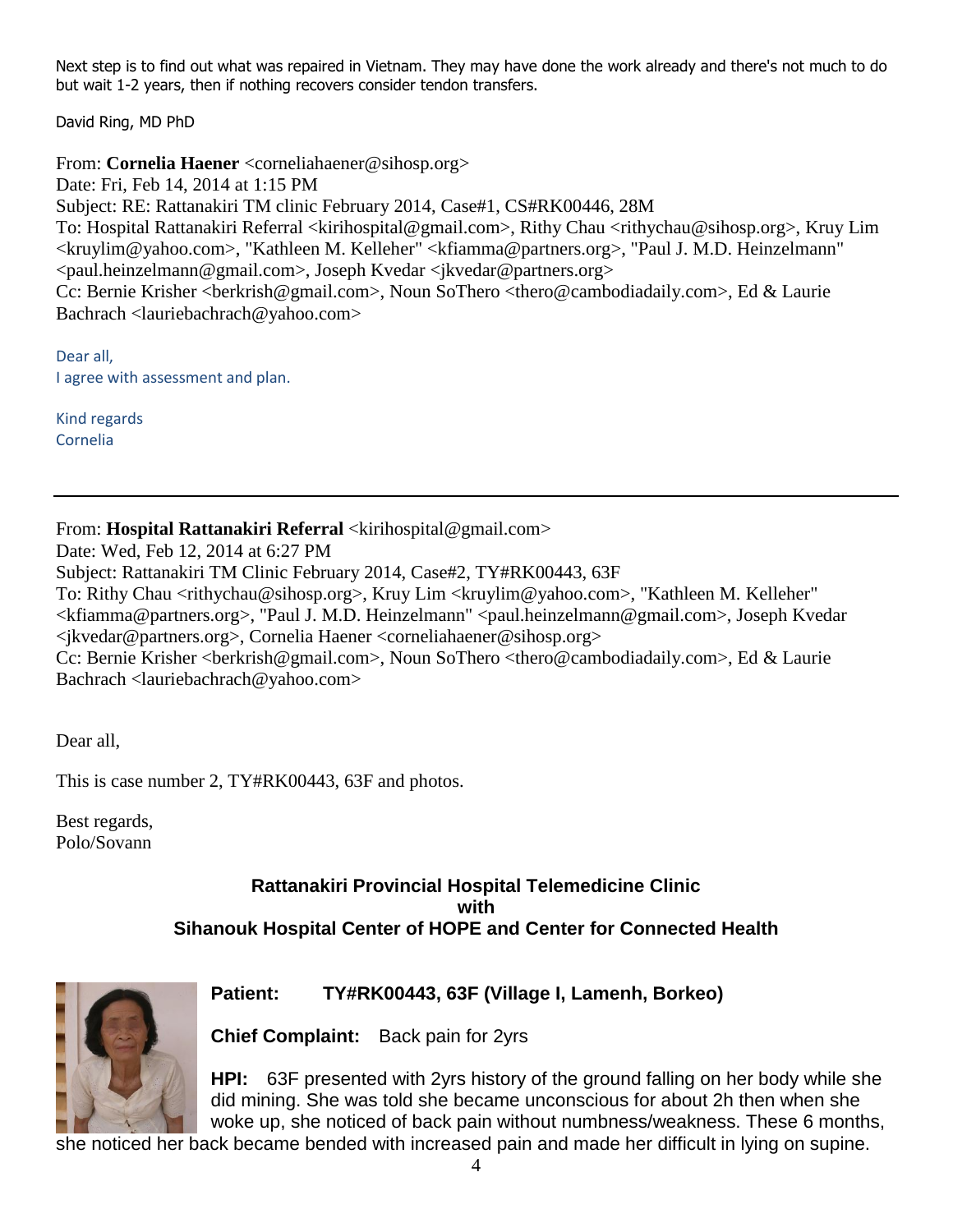**PMH/SH:** HTN for 2yrs with Atenolol 50mg 1t po qd

**Family Hx:** Brother with HTN

**Social Hx:** Chewing tobacco, no cig smoking, no EtOH

# **Medication:**

1. Atenolol 50mg 1t po qd

**Allergies:** NKDA

**ROS:** normal appetite, normal bowel movement, normal urination

**PE:**

**Vital Signs: BP: 133/90 P: 65 RR: 18 T: 36.5<sup>o</sup>C Wt: 51kg** 

**General:** Look stable, alert O x 4; tachypnea (on exertion)

**HEENT:** No oropharyngeal lesion, pink conjunctiva, no thyroid enlargement, no neck LN palpable, no JVD

**Chest:** CTA bilaterally, no rales, no rhonchi; H RRR, no murmur

**Abdomen:** Soft, no distension, no tender, (+) BS, no HSM, no surgical scar, no abd bruit

**Spine exam:** Kyphosis appearance, no deformity, no tenderness

**Skin/Extremities:** No legs edema, no rash no lesions; positive dorsalis pedis and posterior tibial pulse

**MS/Neuro:** MS +5/5, motor and sensory intact, DTRs +2/4, normal gait

# **Lab/Study:**

Blood sugar: 105mg/dl Spine x-ray (AP and lateral) attached

# **Assessment:**

- 1. Osteoporosis
- 2. Post traumatic compression fracture
- 3. Kyphosis with Scoliosis

# **Plan:**

- 1. Calcium/Vit D 500mg/200IU 1t po bid
- 2. Paracetamol 500mg 1-2t po qid prn pain

**Comments/Notes: Do you agree with my assessment and plan?**



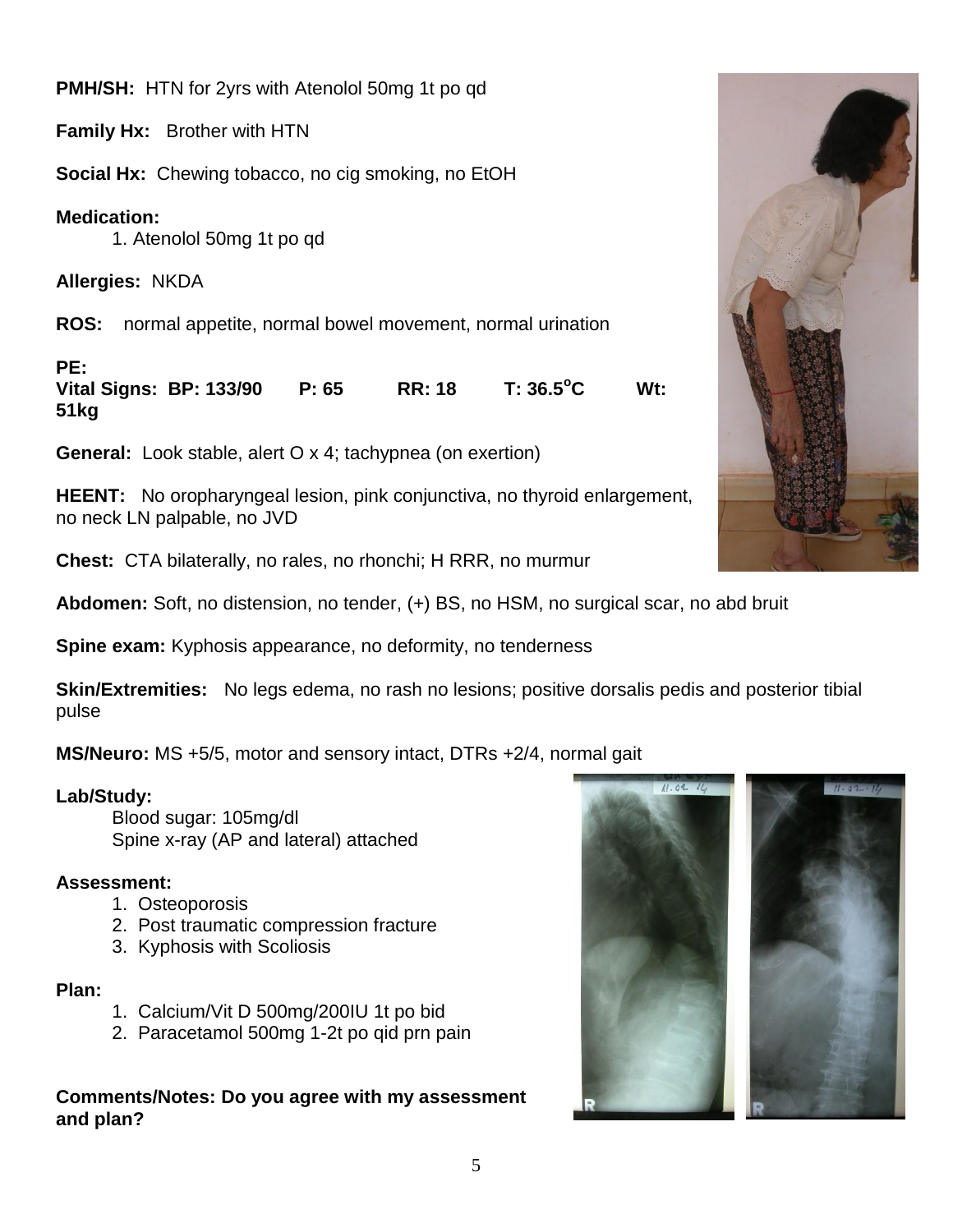# **Examined by: Nurse Sovann Peng Date: February 12, 2014**

Please send all replies to [kirihospital@gmail.com](mailto:kirihospital@gmail.com) and cc: to [rithychau@sihosp.org](mailto:rithychau@sihosp.org)

*The information transmitted in this e-mail is intended only for the person or entity to which it is addressed and may contain confidential and/or privileged material. Any review, retransmission, dissemination or other use of or taking of any action in reliance upon, this information by persons or entities other than the intended recipient is prohibited. If you received this e-mail in error, please contact the sender and delete material from any computer.*

From: **Rithy Chau** <rithychau@sihosp.org> Date: Thu, Feb 13, 2014 at 8:06 AM Subject: RE: Rattanakiri TM Clinic February 2014, Case#2, TY#RK00443, 63F To: Hospital Rattanakiri Referral <kirihospital@gmail.com>

Sovann,

Don't forget her HTN, and should reduce her Atenolol 50mg to ½ qd and add Captopril 25mg ¼ bid.

Rithy

#### Rithy Chau, MPH, MHS, PA-C

Director Telemedicine/EHC Officer Sihanouk Hospital Center of HOPE [rithychau@sihosp.org](mailto:rithychau@sihosp.org) TEL: 855-23-882-484, Ext 250, FAX: 855-23-882-485 HP: 855-11-623-805, 855-12-520-547

From: **Cornelia Haener** <corneliahaener@sihosp.org>

Date: Fri, Feb 14, 2014 at 1:15 PM Subject: RE: Rattanakiri TM Clinic February 2014, Case#2, TY#RK00443, 63F To: Hospital Rattanakiri Referral <kirihospital@gmail.com>, Rithy Chau <rithychau@sihosp.org>, Kruy Lim <kruylim@yahoo.com>, "Kathleen M. Kelleher" <kfiamma@partners.org>, "Paul J. M.D. Heinzelmann" <paul.heinzelmann@gmail.com>, Joseph Kvedar <jkvedar@partners.org> Cc: Bernie Krisher <br/> <br/>berkrish@gmail.com>, Noun SoThero <thero@cambodiadaily.com>, Ed & Laurie Bachrach <lauriebachrach@yahoo.com>

Dear Polo and Sovann, I agree with your assessment and plan. It will also be beneficial to give her some exercises to strengthen the back and abdominal muscles.

Kind regards Cornelia

From: **Hospital Rattanakiri Referral** <kirihospital@gmail.com>

Date: Wed, Feb 12, 2014 at 6:31 PM

Subject: Rattanakiri TM Clinic February 2014, Case#3, HL#RK00442, 70M

To: Kruy Lim <kruylim@yahoo.com>, "Kathleen M. Kelleher" <kfiamma@partners.org>, "Paul J. M.D. Heinzelmann" <paul.heinzelmann@gmail.com>, Joseph Kvedar <jkvedar@partners.org>, Rithy Chau <rithychau@sihosp.org>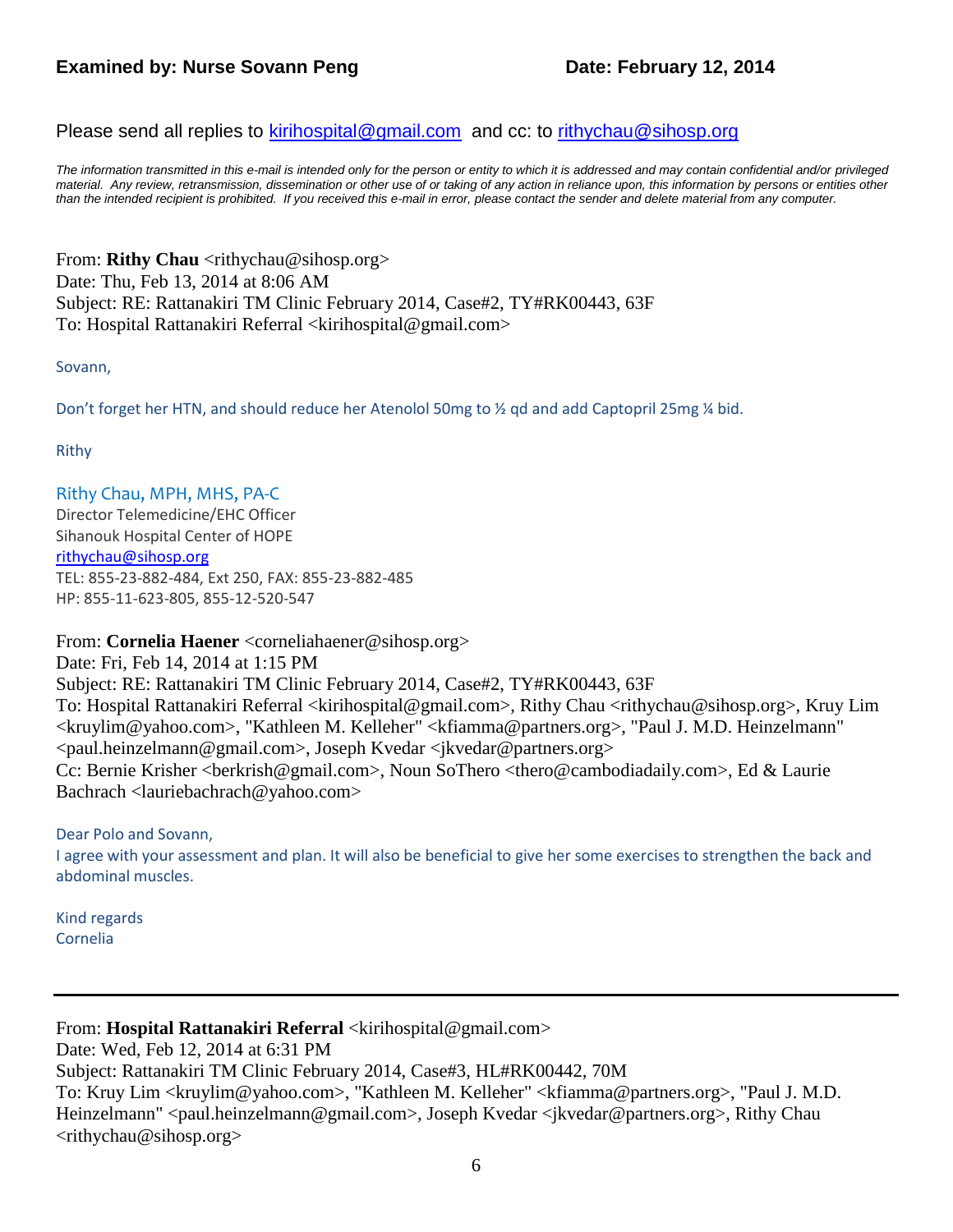Cc: Bernie Krisher <berkrish@gmail.com>, Noun SoThero <thero@cambodiadaily.com>, Ed & Laurie Bachrach <lauriebachrach@yahoo.com>

Dear all,

This is case number 3, HL#RK00442, 70M and photo.

Best regards, Polo/Sovann

# **Rattanakiri Provincial Hospital Telemedicine Clinic with Sihanouk Hospital Center of HOPE and Center for Connected Health**



**Patient: HL#RK00442, 70M (Village I, Lamenh commune, Borkeo district)** 

**Chief Complaint:** Numbness/tingling both feet x one year

**HPI:** 70M with 5 years history of DMII and was treated with Glibenclamide 5mg 1t po bid and Metformin 500mg 1t po bid. The last one year, he presented with the

symptoms of numbness/tingling on both feet, so he comes to consult today. He denied of polyuria, polyphagia, polydypsia, fever, cough, chest pain, palpitation, foot wound.

**PMH/SH:** Unremarkable

**Family Hx:** None

**Social Hx:** Smoking 1 pack of cig/day for over 20y; casual EtOH

# **Medication:**

- 1. Metformin 500mg 1t po bid
- 2. Glibenclamide 5mg 1t po bid

**Allergies:** NKDA

**ROS:** normal appetite, normal bowel movement, normal urination

# **PE:**

**Vital Signs: BP: 120/80 P: 84 RR: 18 T: 37<sup>o</sup>C Wt: 46kg** 

**General:** Look stable

**HEENT:** No oropharyngeal lesion, pink conjunctiva, no thyroid enlargement, no neck LN palpable, no JVD

**Chest:** CTA bilaterally, no rales, no rhonchi; H RRR, no murmur

**Abdomen:** Soft, no distension, no tender, (+) BS, no HSM, no surgical scar, no abd bruit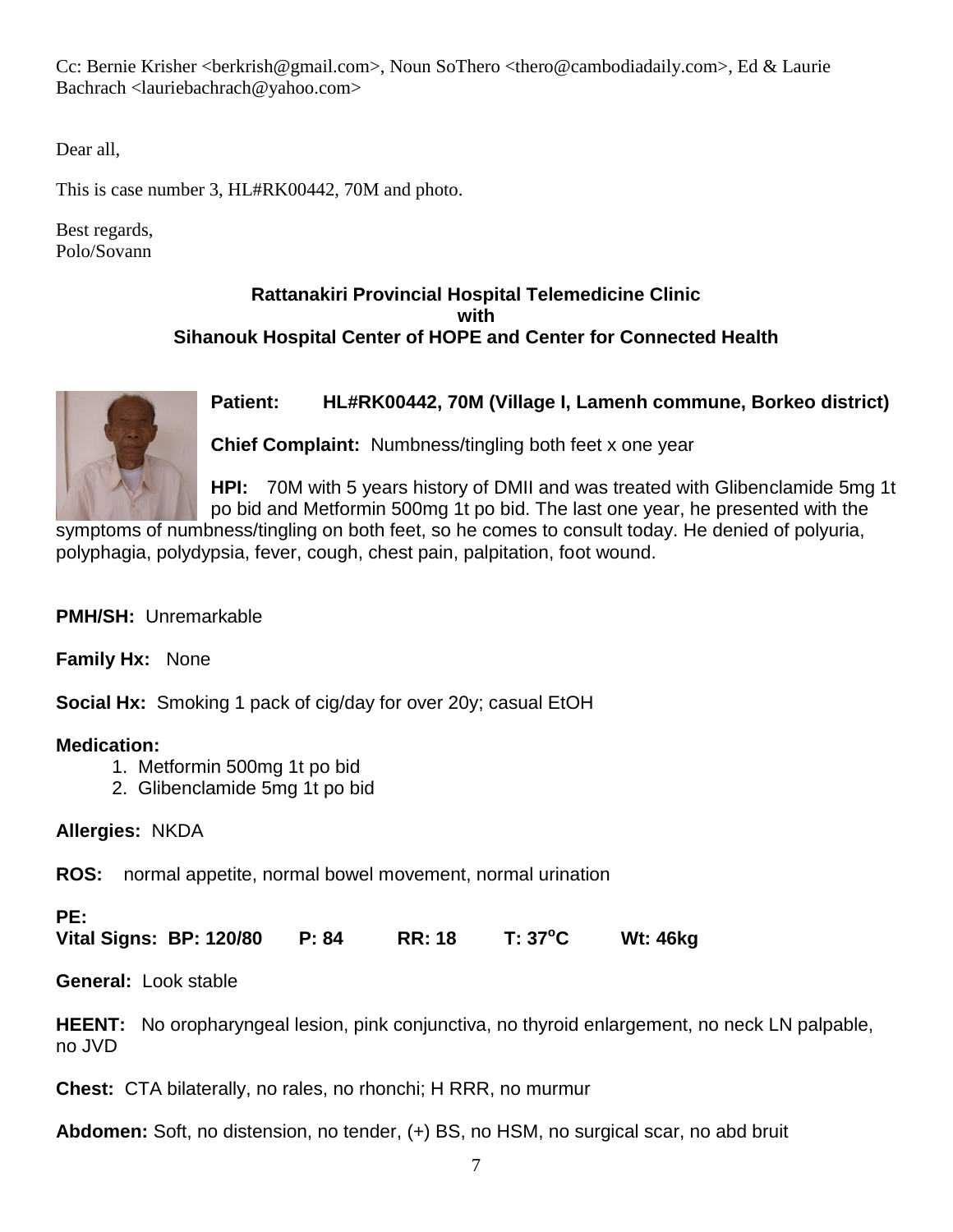**Skin/Extremities:** No legs edema, no lesions/foot wound; positive dorsalis pedis and posterior tibial pulse

**MS/Neuro:** MS +5/5, motor and sensory intact, DTRs +2/4, normal gait

# **Lab/Study:**

FBS: 249mg/dl U/A: glucose 3+, no blood, no protein

# **Assessment:**

1. DMII

# **Plan:**

- 1. Metformin 500mg 1t po bid
- 2. Glibenclamide 5mg 1t po bid
- 3. ASA 100mg 1t po qd
- 4. Captopril 25mg 1/4t po qd
- 5. Educate on diabetic diet, foot care and regular exercise
- 6. Draw blood for Lyte, Creat, Glucose and HbA1C at SHCH

# **Comments/Notes: Do you agree with my assessment and plan?**

# **Examined by: Nurse Sovann Peng Date: February 12, 2014**

Please send all replies to [kirihospital@gmail.com](mailto:kirihospital@gmail.com) and cc: to [rithychau@sihosp.org](mailto:rithychau@sihosp.org)

*The information transmitted in this e-mail is intended only for the person or entity to which it is addressed and may contain confidential and/or privileged material. Any review, retransmission, dissemination or other use of or taking of any action in reliance upon, this information by persons or entities other than the intended recipient is prohibited. If you received this e-mail in error, please contact the sender and delete material from any computer.*

From: **Rithy Chau** <rithychau@sihosp.org> Date: Thu, Feb 13, 2014 at 8:06 AM Subject: RE: Rattanakiri TM Clinic February 2014, Case#3, HL#RK00442, 70M To: Hospital Rattanakiri Referral <kirihospital@gmail.com>

Sovann,

Double his Metformin to 1g bid since his BS still high. Also, ask him to stop smoking. Add Amitriptyline 25mg ¼ qhs for his PNP.

Rithy

# Rithy Chau, MPH, MHS, PA-C

Director Telemedicine/EHC Officer Sihanouk Hospital Center of HOPE [rithychau@sihosp.org](mailto:rithychau@sihosp.org) TEL: 855-23-882-484, Ext 250, FAX: 855-23-882-485 HP: 855-11-623-805, 855-12-520-547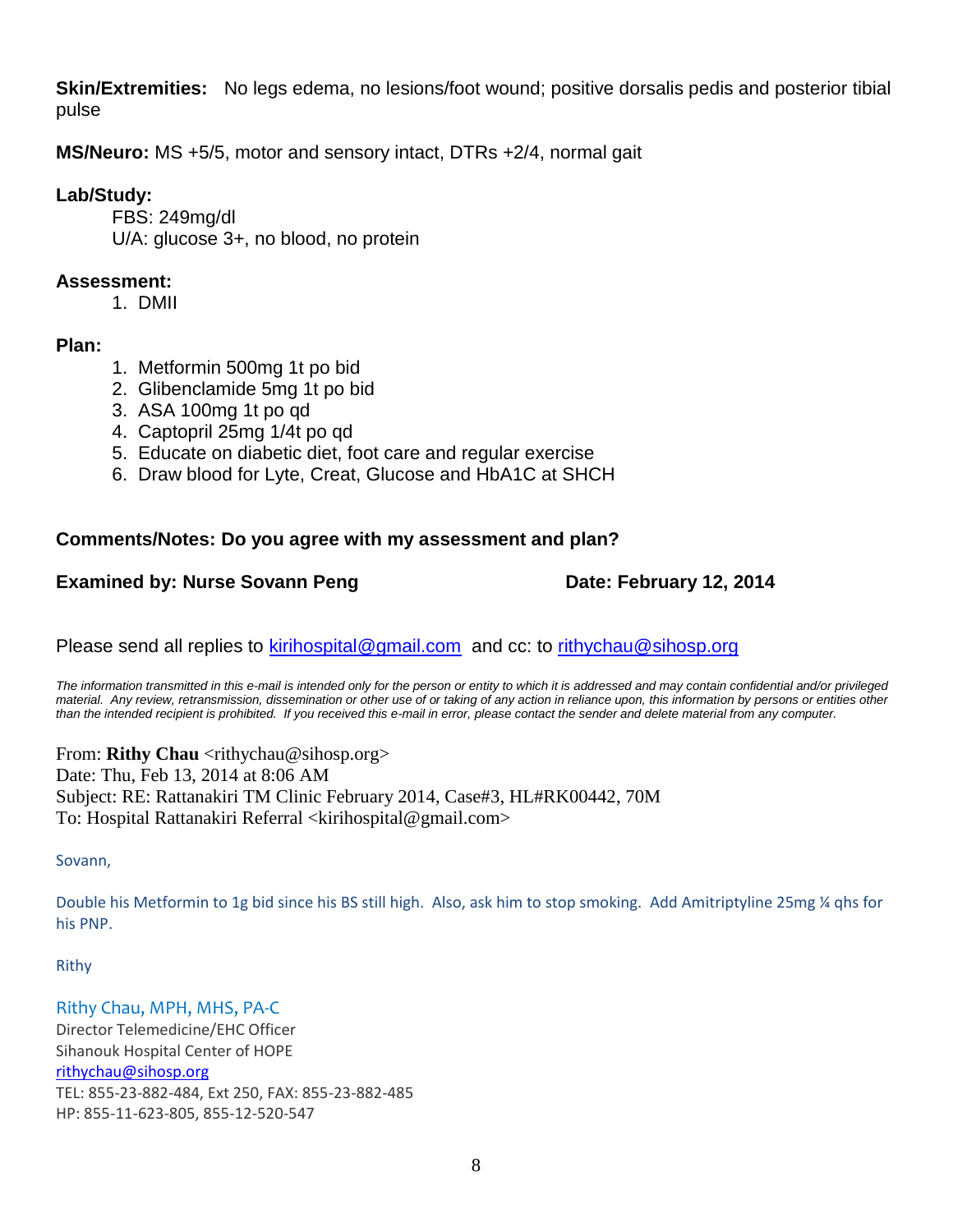From: Hospital Rattanakiri Referral <kirihospital@gmail.com> Date: Wed, Feb 12, 2014 at 6:33 PM Subject: Rattanakiri TM Clinic February 2014, Case#4, HS#RK00445, 40M To: "Kathleen M. Kelleher" <kfiamma@partners.org>, "Paul J. M.D. Heinzelmann" <paul.heinzelmann@gmail.com>, Joseph Kvedar <jkvedar@partners.org>, Rithy Chau <rithychau@sihosp.org>, Kruy Lim <kruylim@yahoo.com> Cc: Bernie Krisher <berkrish@gmail.com>, Noun SoThero <thero@cambodiadaily.com>, Ed & Laurie Bachrach <lauriebachrach@yahoo.com>

Dear all,

This is case number 4, HS#RK00445, 40M and photo.

Best regards, Polo/Sovann

# **Rattanakiri Provincial Hospital Telemedicine Clinic with Sihanouk Hospital Center of HOPE and Partners in Telemedicine**



#### **Patient: HS#RK00445, 40M (Village II, Kachagn commune, Banlung district)**

**Chief Complaint:** Fatigue, polyuria x 5months

**HPI:** 40M complained of fatigue, and polyuria around 5 months ago and loss of appetite. He was treated with Diamicron 60mg once daily for 3 months, but the symptom is not better so he comes here for consultation. He denied of fever, cough, SOB, chest pain, edema, foot wound.

**PMH/SH:** No hypertension, no TB, malaria in the past 10 years

**Social Hx:** No tobacco use and s alcohol consumption approximately 6 cans /day may be 20 years

**Allergies:** Unknown

**Family Hx:** His parents and daughter with HTN

**ROS:** Weight loss 10kg/5months

#### **PE:**

**Vital Signs: BP=127/93 mmHg P= 75 R RR: 18 T = 37 Wt = 64kg**

**General:** look normal

**HEENT:** head: hair loss, no trauma, no scar Eyes: no redness, no conjunctivitis Ear: no discharge

**Chest:** chest symmetry, no abnormal sound; H RRR, no murmur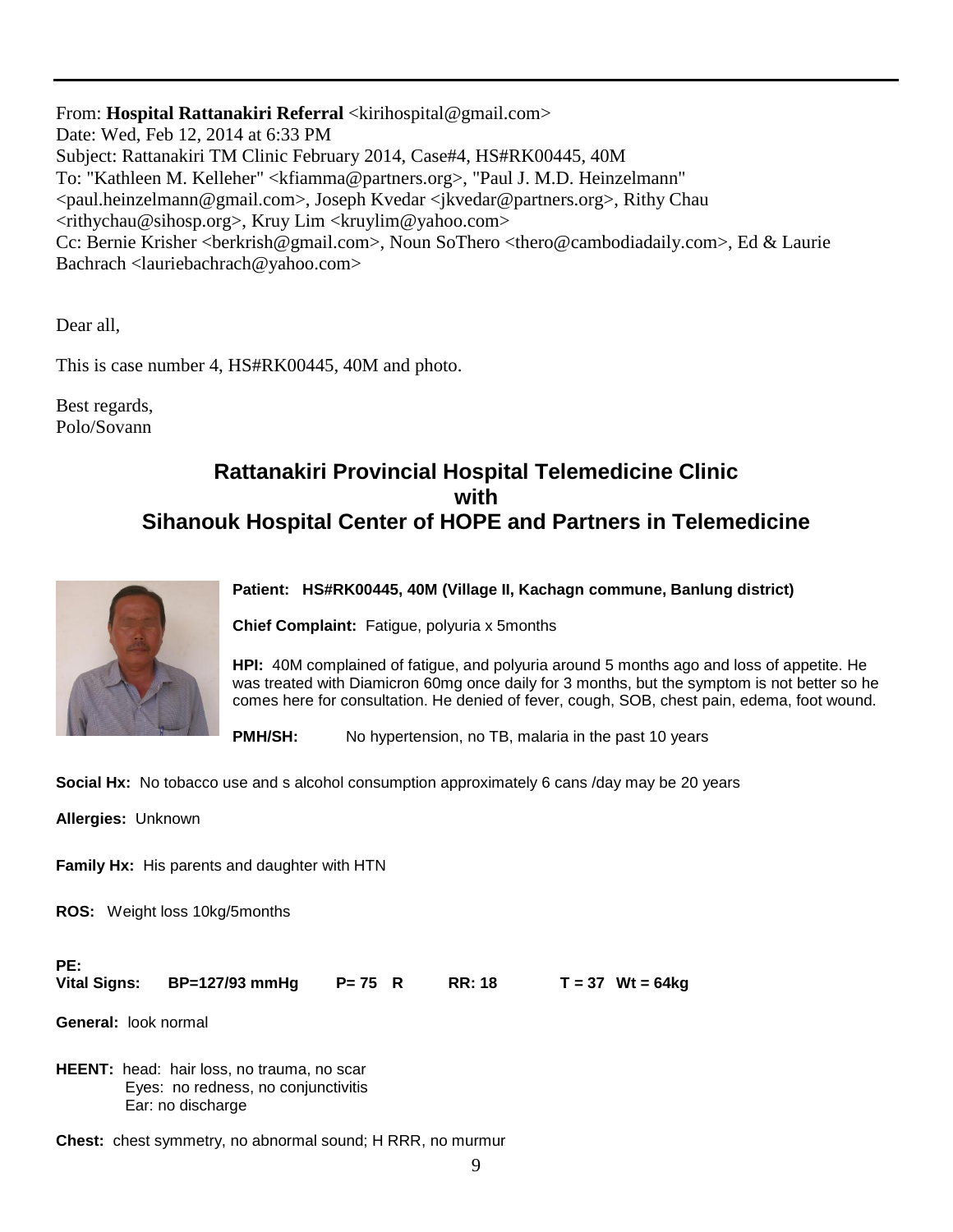**Abdomen:** abdominal soft, no hepatomegaly, no mass

**Musculoskeletal:** normal range of motion of finger

**Neuro:** normal

#### **Previous Lab/Studies:**

On 11-10-2013 FBS =185mg/dl On 28-10-2013 FBS= 451mg/dl and glucouria (++++)

#### **Lab Studies Requests:** today

FBS = 141mg/dl, urinalysis is normal

**Assessment:**

1. DMII

#### **Plan:**

- 1. Diamicron 60mg 1t po qd
- 2. Captopril 25mg 1/4t po bid
- 3. ASA 100mg 1t po qd
- 4. Educate on diabetic diet, foot care and regular exercise
- 5. Draw blood for Glucose, Creat, and HbA1C at SHCH

#### **Comments/Notes:**

#### **Examined by: Lam Srey Aun (Medical student) Date: February 12, 2014**

Please send all replies to [kirihospital@yahoo.com](mailto:kirihospital@yahoo.com) and cc: to tmed rithy@online.com.kh .

*The information transmitted in this e-mail is intended only for the person or entity to which it is addredded and may contain confidential and/or priviledged material. Any review, retransmission, dissemination or other use of or taking of any action in reliance upon, this information by persons or entities other than the intended recipient is prohibited. If you received this e-mail in error, please contact the sender and delete material from any computer.*

### **No answer replied**

From: Hospital Rattanakiri Referral <kirihospital@gmail.com>

Date: Wed, Feb 12, 2014 at 7:01 PM

Subject: Rattanakiri TM clinic February 2014, Case#5, LL#RK00444, 92F

To: Joseph Kvedar <jkvedar@partners.org>, Rithy Chau <rithychau@sihosp.org>, Kruy Lim

<kruylim@yahoo.com>, "Kathleen M. Kelleher" <kfiamma@partners.org>, "Paul J. M.D. Heinzelmann" <paul.heinzelmann@gmail.com>

Cc: Bernie Krisher <berkrish@gmail.com>, Noun SoThero <thero@cambodiadaily.com>, Ed & Laurie Bachrach <lauriebachrach@yahoo.com>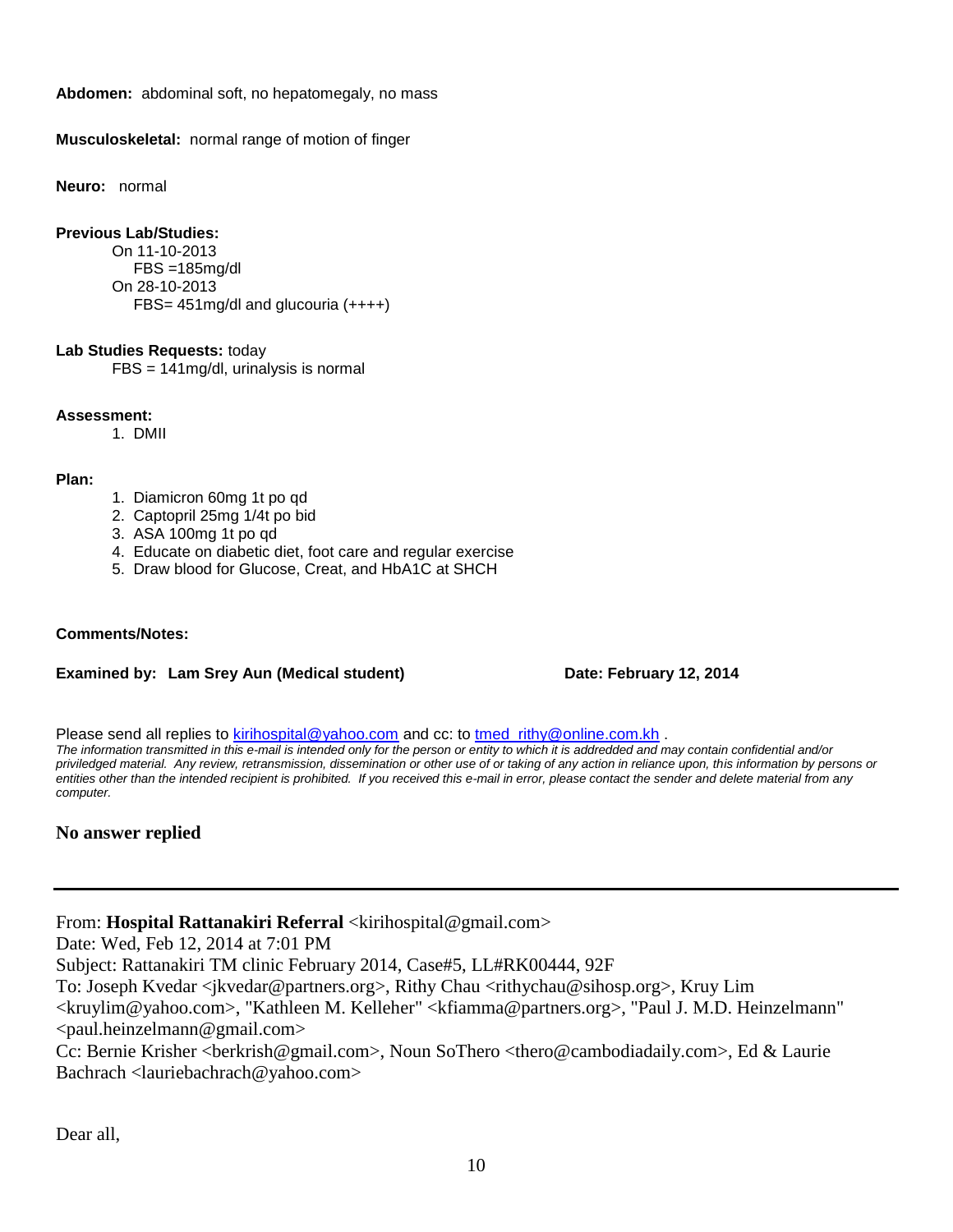This is case number 5, LL#RK00444, 92F and photos.

Best regards, Polo/Sovann

# **Rattanakiri Provincial Hospital Telemedicine Clinic with Sihanouk Hospital Center of HOPE and Center for Connected Health**



# **Patient: LL#RK00444, 92F (Village VI, Beung Kanseng, Banlung)**

**Chief Complaint:** Generalized edema and SOB x 1 month

**HPI:** 92F, minority, presented with symptoms dizziness, HA, palpitation and SOB for 10d. She got treatment with few kinds of medicine (unknown name) from local pharmacy but her symptoms still persisted. She noticed of increased SOB on exertion (climbing 9 steps of stair) and generalized edema and white

productive cough. She denied of fever, diaphoresis, cold extremities, chest pain, orthopnea, syncope, oliguria, dysuria.

**PMH/SH:** Remote malaria

**Family Hx:** None

**Social Hx:** Past history of chain of cig smoking, stopped 6y; Casual EtOH

**Medication:** None

**Allergies:** NKDA

**ROS:** Epigastric burning pain, radiation to the back, no burping, no bloody/mucus stool

# **PE:**

**Vital Signs: BP: 110/77 P: 98 RR: 28 T: 36.5<sup>o</sup>C Wt: 39kg** 

**General:** Look stable, alert O x 4; tachypnea (on exertion)

**HEENT:** No oropharyngeal lesion, pink conjunctiva, no thyroid enlargement, no neck LN palpable, no JVD

**Chest:** Coarse crackle on left lung, clear on the right; Heart regular rate, three normal rhythm with one skip beat, no murmur

**Abdomen:** Soft, no distension, no tender, (+) BS, no HSM, no surgical scar, no abd bruit

**Skin/Extremities:** 2+ pitting legs edema, no rash no lesions; positive dorsalis pedis and posterior tibial pulse

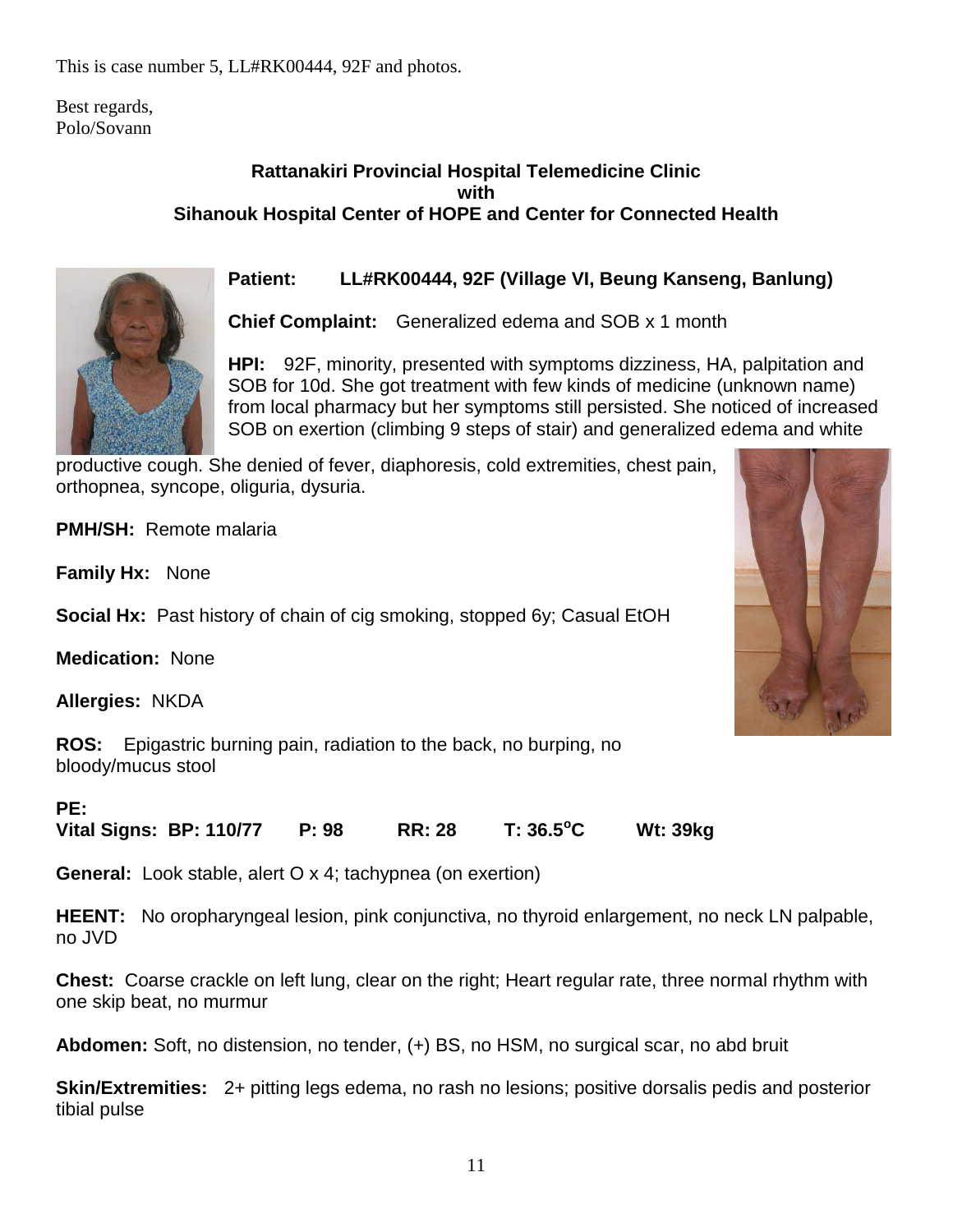**MS/Neuro:** MS +5/5, motor and sensory intact, DTRs +2/4, normal gait

# **Lab/Study:**

Blood sugar: 129mg/dl U/A: no leukocyte, no blood, no protein, no glucose CXR and EKG attached Abdominal ultrasound: hepatic vein dilatation (diameter 20mm)

# **Assessment:**

- 1. Pneumonia
- 2. CHF?
- 3. Cardiomegaly?
- 4. PVC?

# **Plan:**

- 1. Augmentin 625mg 1t po bid for 7d
- 2. Furosemide 40mg 1/2t po bid for 7d
- 3. Propranolol 40mg 1/4t po qd
- 4. Draw blood for CBC, Lyte, BUN, Creat, Tot chole, TG and TSH at SHCH
- 5. Refer to Phnom Penh for 2D echo of the heart

# **Comments/Notes: Do you agree with my assessment and plan?**

# **Examined by: Nurse Sovann Peng by a control of the Date: February 12, 2014**

Please send all replies to [kirihospital@gmail.com](mailto:kirihospital@gmail.com) and cc: to [rithychau@sihosp.org](mailto:rithychau@sihosp.org)

*The information transmitted in this e-mail is intended only for the person or entity to which it is addressed and may contain confidential and/or privileged material. Any review, retransmission, dissemination or other use of or taking of any action in reliance upon, this information by persons or entities other than the intended recipient is prohibited. If you received this e-mail in error, please contact the sender and delete material from any computer.*

From: **Kreinsen, Carolyn Hope,M.D.,M.Sc.** <CKREINSEN@partners.org> Date: Thu, Feb 13, 2014 at 7:27 AM Subject: RE: Rattanakiri TM clinic February 2014, Case#5, LL#RK00444, 92F To: "Fiamma, Kathleen M." <KFIAMMA@partners.org>, "kirihospital@gmail.com"  $\le$ kirihospital@gmail.com> Cc: "rithychau@sihosp.org" <rithychau@sihosp.org>

Hi Sovann,

This 92 year old woman has had dizziness, palpitations, ponounced shortness of breath, and headache for 10 days. It sounds as though she may have had less severe symptoms of dyspnea and peripheral edema for 1 month. She has had epigastric burning with radiation through to the back.

Chext x-ray shows cardiomegaly, minor left lower lung blunting indicating a small pleural effusion. There are increased vascular markings. No specific opacification or pneumonia is evident. The 12 lead EKG shows atrial flutter with 4:1 - 6:1 block, seen best in leads III, AVF, and V1, with good ventricular rate control. It's unclear if there may be atrial fibrillation/flutter. A longer rhythm strip along with EKG, would be helpful. No ventricular ectopy was evident at the time the EKG was taken. There are no obvious ST changes. T waves are more difficult to evaluate, given the atrial flutter.



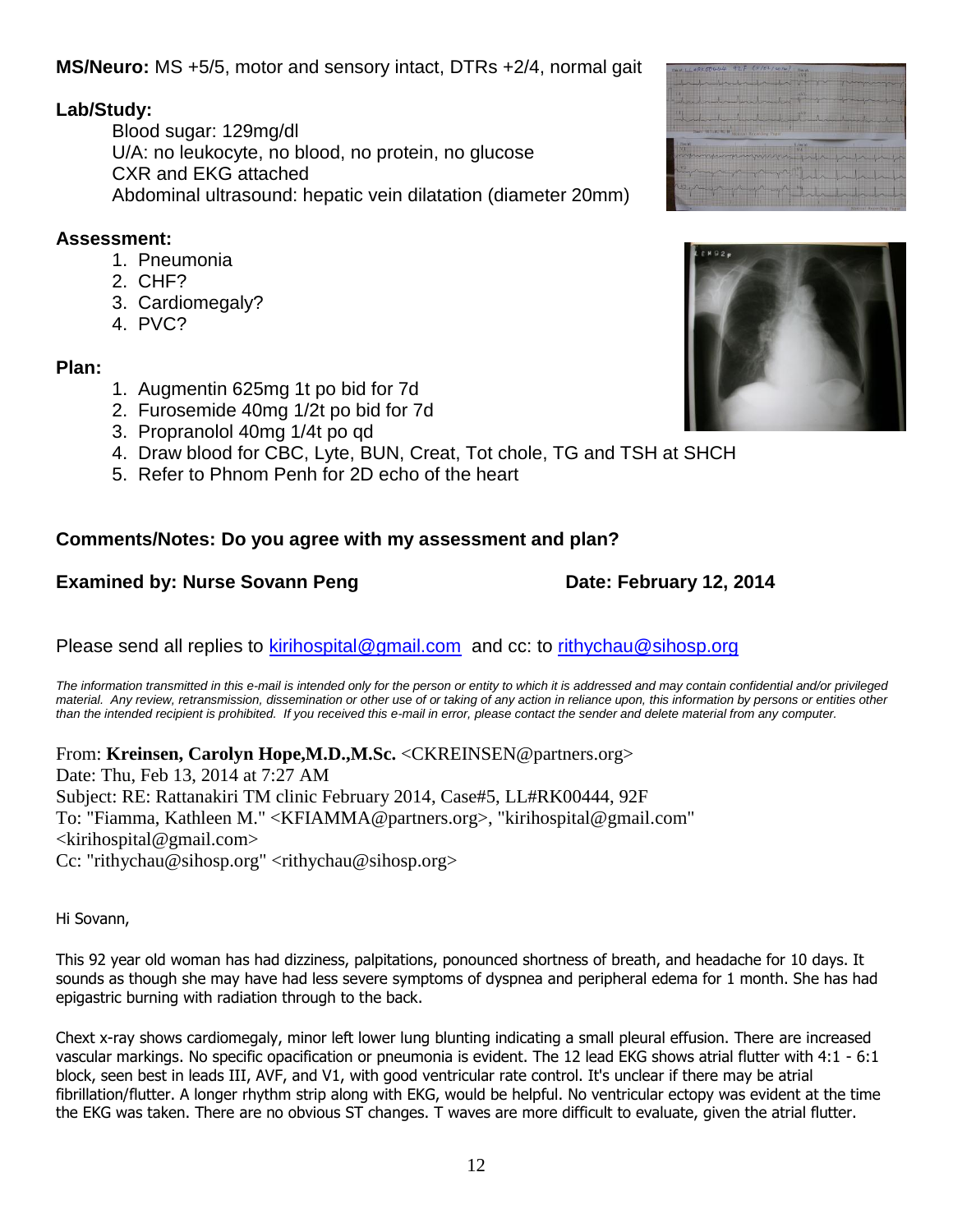I agree with your differential of cardiomegaly and congestive heart failure. The next question is , "why?" My greatest concern is that this woman possibly had a recent myocardial infarction. Women with MI often have different symptoms than do men - fatigue, dyspnea, and GI symptoms without chest pain. The introduction of propanolol 10 mg every 6 hours for cardiac protection and furosemide 20 mg twice a day for diuresis was a wise intervention. Another concern I would have is for possible pulmonary emboli. Did this woman have any leg pain before other symptoms started? Are you able to obtain a D-dimer, and CPK (with MB) or troponin T level? I also recommend liver function tests. I agree with the 2D-echo, ASAP. With furosemide, I'd keep an eye on her electrolytes to make certain that the patient does not become hypokalemic. Low sodium diet should be reinforced. She is elderly and at greater risk for rhythm disturbances. With atrial fib/flutter, this patient has lost her "atrial kick." That can cause dyspnea, chest heaviness, palpitations, dizziness and less good cardiac function. It would not cause cardiomyopathy. It can occur as a primary process, as a result of myocarial infarction, pulmonary embolism, pneumonia, or from metabolic disturbance. If she is alternating between sinus rhythm and atial fib/flutter she is at risk for stroke. It's reassuring that there is no protein in the urine. I don't see evidence of pneumonia or mass on the chest x-ray; lateral view would be helpful.

I think that this woman needs evaluation by an MD as soon as possible. Possible to arrange for that? Her presentation and symptoms are worrisome.

Good luck and hope all is well!

Carolyn

From: **Rithy Chau** <rithychau@sihosp.org> Date: Thu, Feb 13, 2014 at 8:06 AM Subject: RE: Rattanakiri TM clinic February 2014, Case#5, LL#RK00444, 92F To: Hospital Rattanakiri Referral <kirihospital@gmail.com>

Sovann,

Probably no need to give her Abx because not likely to have pneumonia.

Rithy

From: **Hospital Rattanakiri Referral** <kirihospital@gmail.com>

Date: Wed, Feb 12, 2014 at 6:43 PM

Subject: Rattanakiri TM Clinic February 2014, Case#6, TN#RK00441, 46M

To: Joseph Kvedar <jkvedar@partners.org>, Rithy Chau <rithychau@sihosp.org>, Kruy Lim

<kruylim@yahoo.com>, "Kathleen M. Kelleher" <kfiamma@partners.org>, "Paul J. M.D. Heinzelmann" <paul.heinzelmann@gmail.com>

Cc: Bernie Krisher <br/> <br/>berkrish@gmail.com>, Noun SoThero <thero@cambodiadaily.com>, Ed & Laurie Bachrach <lauriebachrach@yahoo.com>

Dear all,

This is case number 6, TN#RK00441, 46M and photo.

Best regards,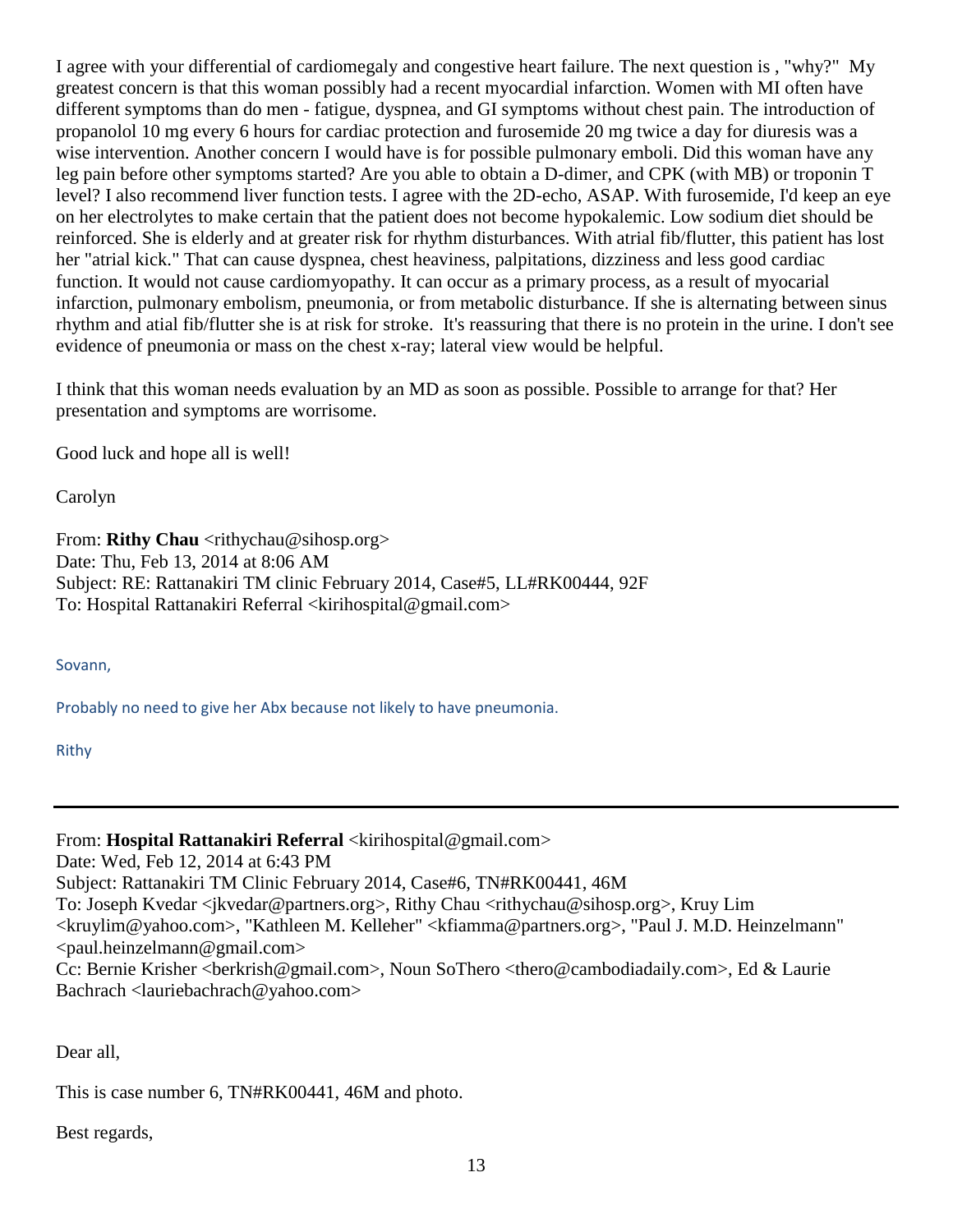# **Rattanakiri Provincial Hospital Telemedicine Clinic with Sihanouk Hospital Center of HOPE and Center for Connected Health**



**Patient: TN#RK00441, 46M (Malit Village, Malit commune, Andaung Meas district)** 

**Chief Complaint:** Nocturia, insomnia and weight loss 10kg in 3months

**HPI:** 46M, commune chief, presented with symptoms of nocturia, insomnia, polyphagia and weight loss 10kg in 3months. He sought consultation at private clinic and diagnosed with DMII (BS: 400mg/dl) and treated with antidiabetic

medicine (unknown name) 1t po qd for about 1month then he has continued treatment with traditional medicine until now. He denied of numbness/tingling, blurred vision, diaphoresis, syncope, legs edema.

**PMH/SH:** Unremarkable

**Family Hx:** None

**Social Hx:** Smoking 3-5cig/day for over 20y, stopped 10y; casual EtOH

**Medication:** Traditional medicine

**Allergies:** NKDA

**ROS:** normal appetite, normal bowel movement, normal urination

# **PE:**

**Vital Signs: BP: 124/81 P: 63 RR: 18 T: 37<sup>o</sup>C Wt: 50kg** 

**General:** Look stable

**HEENT:** No oropharyngeal lesion, pink conjunctiva, no thyroid enlargement, no neck LN palpable, no JVD

**Chest:** CTA bilaterally, no rales, no rhonchi; H RRR, no murmur

**Abdomen:** Soft, no distension, no tender, (+) BS, no HSM, no surgical scar, no abd bruit

**Skin/Extremities:** No legs edema, no lesions/foot wound; positive dorsalis pedis and posterior tibial pulse

**MS/Neuro:** MS +5/5, motor and sensory intact, DTRs +2/4, normal gait

# **Lab/Study:**

**On February 11, 2014** Glucose: 165 [75 – 115]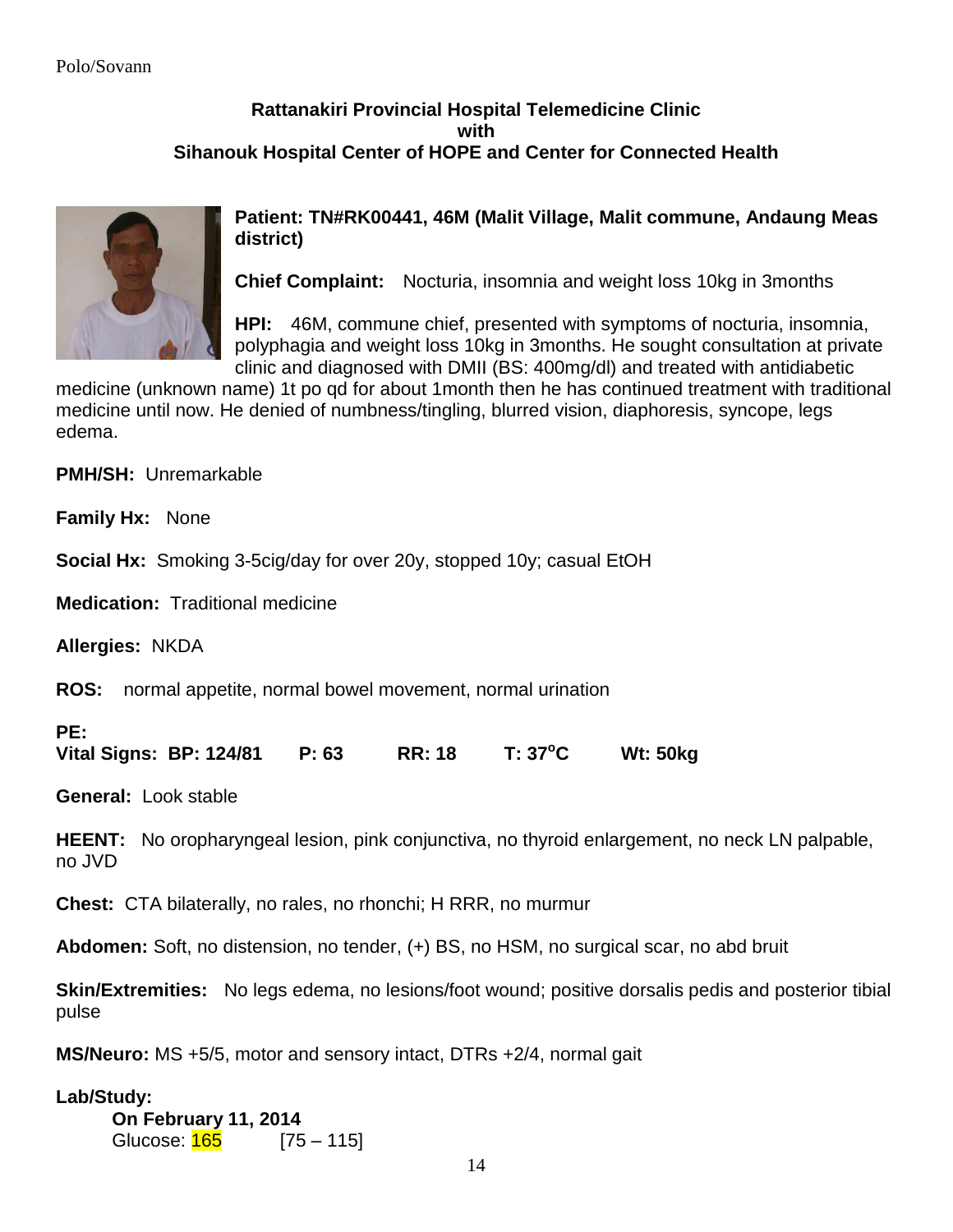| Tot chole: 130   | $\left[ < \n200 \right]$            |
|------------------|-------------------------------------|
| TG : 150         | $[80 - 165]$                        |
| Creat: 1.4       | $[0.8 - 1.1]$                       |
| <b>SGOT: 130</b> | $\left[ \langle 37 \rangle \right]$ |
| <b>SGPT:</b> 112 | [<42]                               |

On February 12, 2014 FBS: 215mg/dl U/A: protein trace, glucose 1+

# **Assessment:**

1. DMII

**Plan:**

- 1. Glibenclamide 5mg 1t po qd
- 2. Educate on diabetic diet, foot care and regular exercise
- 3. Draw blood for Lyte, Creat, Glucose, LFT and HbA1C at SHCH

# **Comments/Notes: Do you agree with my assessment and plan?**

# **Examined by: Nurse Sovann Peng Date: February 12, 2014**

Please send all replies to [kirihospital@gmail.com](mailto:kirihospital@gmail.com) and cc: to [rithychau@sihosp.org](mailto:rithychau@sihosp.org)

*The information transmitted in this e-mail is intended only for the person or entity to which it is addressed and may contain confidential and/or privileged material. Any review, retransmission, dissemination or other use of or taking of any action in reliance upon, this information by persons or entities other than the intended recipient is prohibited. If you received this e-mail in error, please contact the sender and delete material from any computer.*

**From:** Fang, Leslie S.,M.D. **Sent:** Wednesday, February 12, 2014 5:03 PM **To:** Fiamma, Kathleen M. **Subject:** RE: Rattanakiri TM Clinic February 2014, Case#6, TN#RK00441, 46M

Agree with management for diabetes. Needs follow up for abnormal liver function tests

Leslie Fang, MD

From: **Rithy Chau** <rithychau@sihosp.org> Date: Thu, Feb 13, 2014 at 8:06 AM Subject: RE: Rattanakiri TM Clinic February 2014, Case#6, TN#RK00441, 46M To: Hospital Rattanakiri Referral <kirihospital@gmail.com>

Sovann,

Add for this man pioglitazone 15mg qd also. Add Captopril 25mg ¼ qd and ASA qd.

Rithy

Rithy Chau, MPH, MHS, PA-C Director Telemedicine/EHC Officer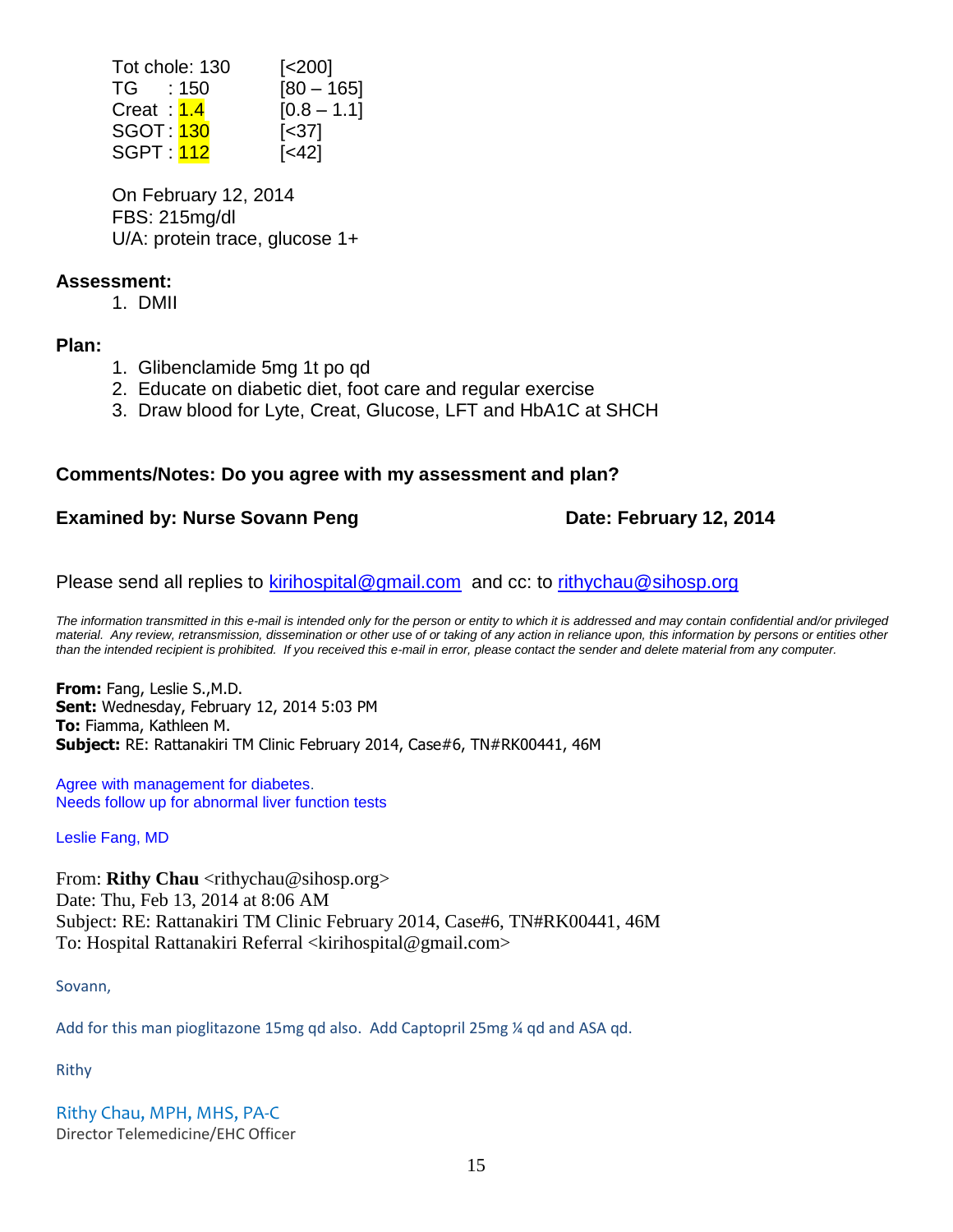Sihanouk Hospital Center of HOPE [rithychau@sihosp.org](mailto:rithychau@sihosp.org) TEL: 855-23-882-484, Ext 250, FAX: 855-23-882-485 HP: 855-11-623-805, 855-12-520-547

# From: Hospital Rattanakiri Referral <kirihospital@gmail.com>

Date: Wed, Feb 12, 2014 at 6:49 PM Subject: Rattanakiri TM clinic February 2014, Case#7, SV#RK00447, 26M To: Rithy Chau <rithychau@sihosp.org>, Kruy Lim <kruylim@yahoo.com>, "Kathleen M. Kelleher" <kfiamma@partners.org>, "Paul J. M.D. Heinzelmann" <paul.heinzelmann@gmail.com>, Joseph Kvedar <jkvedar@partners.org> Cc: Bernie Krisher <berkrish@gmail.com>, Noun SoThero <thero@cambodiadaily.com>, Ed & Laurie Bachrach <lauriebachrach@yahoo.com>

Dear all,

This is case number 7, SV#RK00447, 26M and photo.

Best regards, Polo/Sovann

### **Rattanakiri Provincial Hospital Telemedicine Clinic with Sihanouk Hospital Center of HOPE and Center for Connected Health**



### **Patient: SV#RK00447, 26M (Village I, Lamenh commune, Borkeo district)**

**Chief Complaint:** Polyuria x 8 months and muscle weakness, clonic contraction x 10 days

**HPI:** 26M, mining worker, presented with symptoms of polyuria, polyphagia, polydypsia, and fatigue. He didn't seek medical consult and since the past ten days, the above symptoms became worse and associated with other symptoms such as HA, muscle weakness, muscle clonic contraction and weight loss about 10kg. He was brought to referral hospital and admitted to medicine ward on February 6, 2014. He has been diagnosed with diabetic and treated with IV fluid LR

infusion 1000mL/d, Metformin 500mg 1t po bid, Glibenclamide 5mg 1t po bid, MTV 1t po bid. On February 11, 2014, he was seen by Telemedicine (blood sugar above 600mg/dl; U/A glucose 4+, no ketone, no protein, no blood) and treated with IV NSS infusion, and Insulin Actrapid.

**PMH/SH:** Unremarkable

**Family Hx:** None

**Social Hx:** Single, No cig smoking; casual EtOH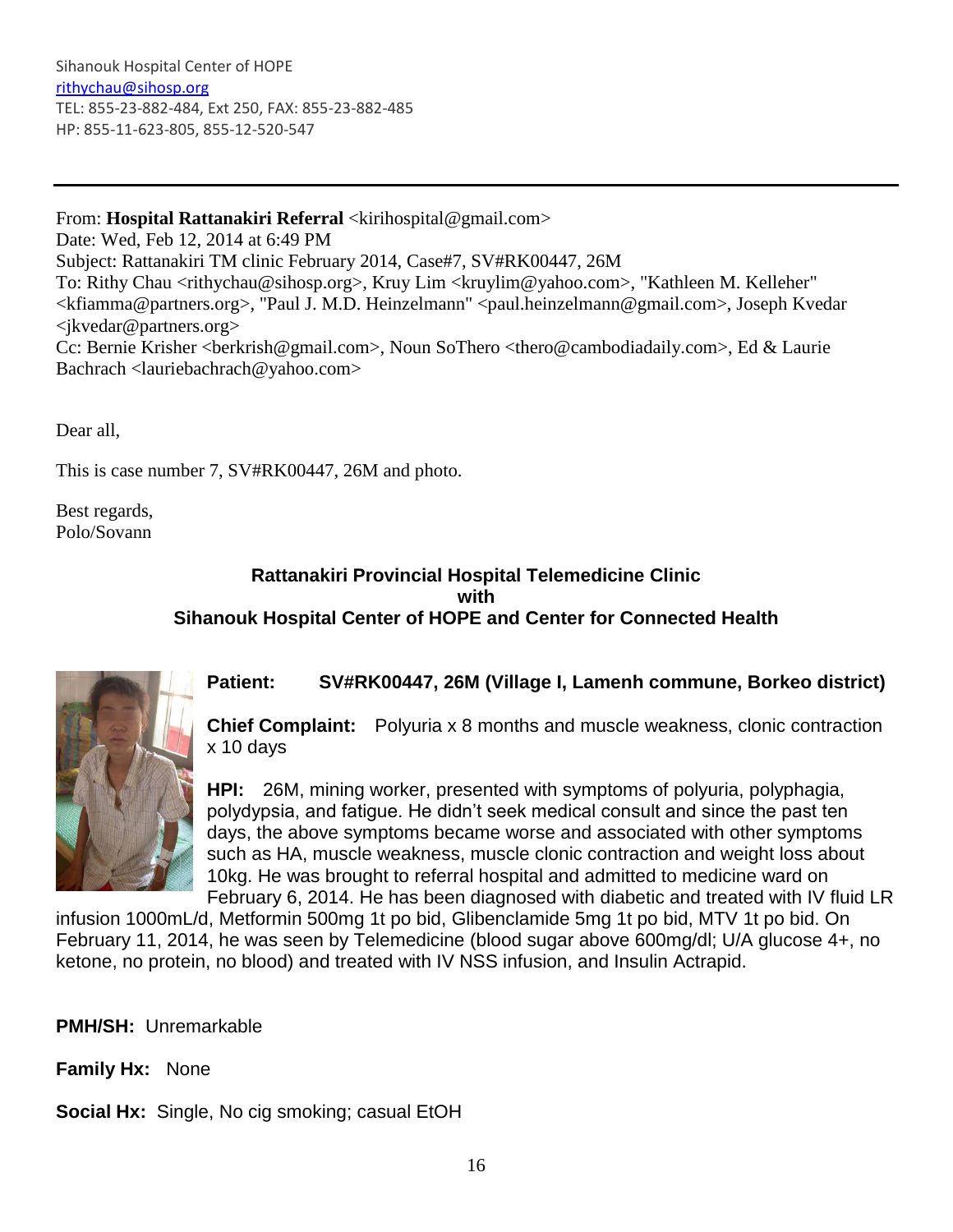# **Medication:** As above

**Allergies:** NKDA

**ROS:** pain on buccal mucosa wall, No fever, no cough, no chest pain, no GI complaint

# **PE:**

**Vital Signs: BP: 101/77 P: 101 RR: 22 T: 37<sup>o</sup>C Wt: 30kg** 

**General:** Look sick, skinny, weak

**HEENT:** Fissure lesion on buccal mucosa wall, pink conjunctiva, no thyroid enlargement, no neck LN palpable

**Chest:** CTA bilaterally, no rales, no rhonchi; H RRR, no murmur

**Abdomen:** Soft, no distension, no tender, (+) BS, no HSM, no surgical scar, no abd bruit

**Skin/Extremities:** No legs edema, no lesions/foot wound; positive dorsalis pedis and posterior tibial pulse

**MS/Neuro:** MS +5/5, motor and sensory intact, DTRs +2/4, normal gait

### **Lab/Study:**

Blood sugar: >600mg/dl (on Insulin Actrapid 10IU when it was checked >600mg/dl) U/A: glucose 4+, no ketone, no protein, no blood

### **Assessment:**

1. DMI

### **Plan:**

- 1. IV fluid NSS 2000mL per day
- 2. Insulin Actrapid 10-20IU tid
- 3. Refer to SHCH for further evaluation and management on Thursday February 13, 2014

# **Comments/Notes: Do you agree with my assessment and plan?**

# **Examined by: Nurse Sovann Peng Date: February 12, 2014**

Please send all replies to [kirihospital@gmail.com](mailto:kirihospital@gmail.com) and cc: to [rithychau@sihosp.org](mailto:rithychau@sihosp.org)

*The information transmitted in this e-mail is intended only for the person or entity to which it is addressed and may contain confidential and/or privileged material. Any review, retransmission, dissemination or other use of or taking of any action in reliance upon, this information by persons or entities other than the intended recipient is prohibited. If you received this e-mail in error, please contact the sender and delete material from any computer.*

**From:** Fang, Leslie S.,M.D. **Sent:** Wednesday, February 12, 2014 5:02 PM **To:** Fiamma, Kathleen M. **Subject:** RE: Rattanakiri TM clinic February 2014, Case#7, SV#RK00447, 26M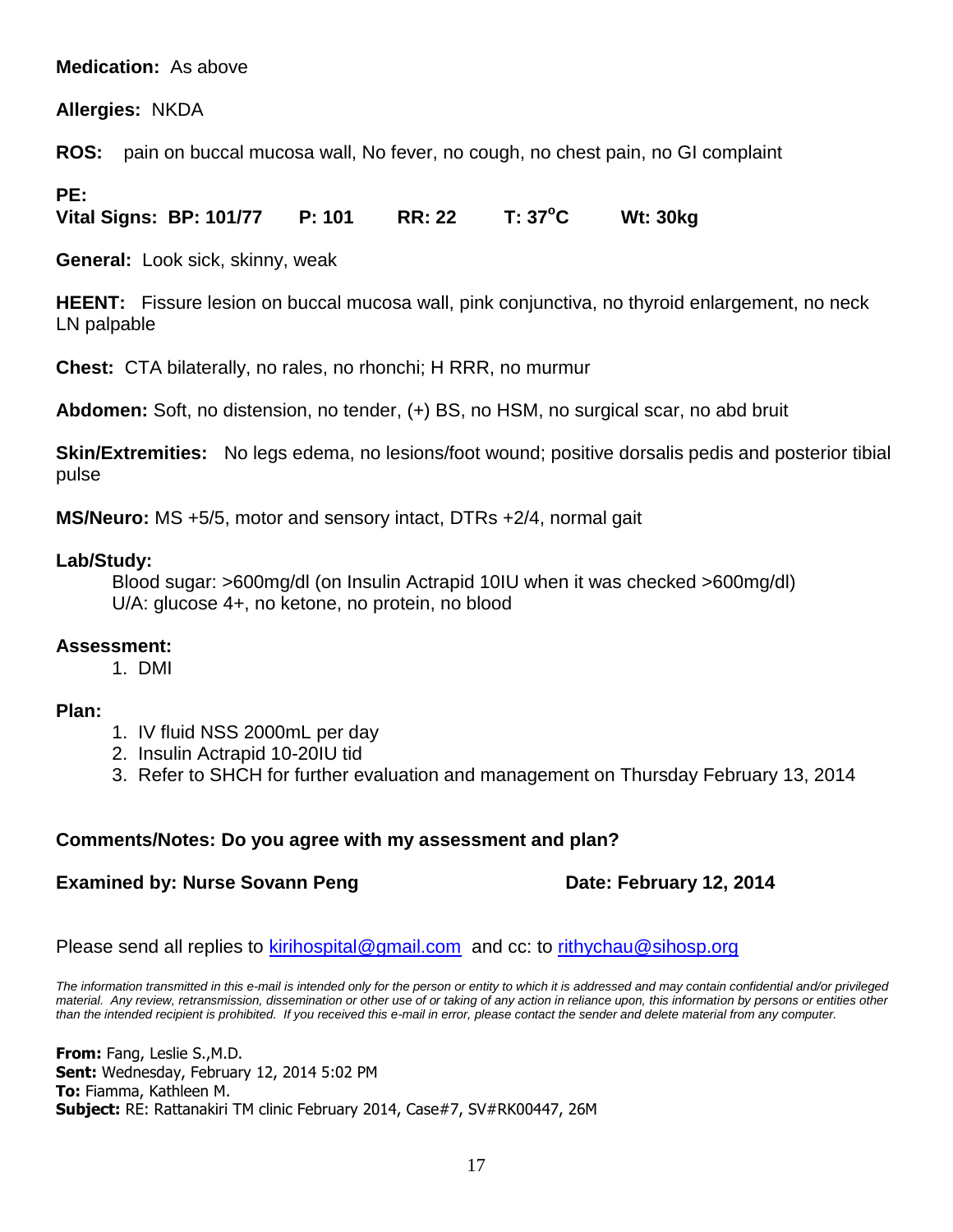Leslie Fang, MD

From: Hospital Rattanakiri Referral <kirihospital@gmail.com> Date: Wed, Feb 12, 2014 at 7:09 PM Subject: Rattanakiri TM clinic February 2014, Case#8, SP#RK00449, 31F To: Kruy Lim <kruylim@yahoo.com>, "Kathleen M. Kelleher" <kfiamma@partners.org>, "Paul J. M.D. Heinzelmann" <paul.heinzelmann@gmail.com>, Joseph Kvedar <jkvedar@partners.org>, Rithy Chau <rithychau@sihosp.org> Cc: Bernie Krisher <br/> <br/>berkrish@gmail.com>, Noun SoThero <thero@cambodiadaily.com>, Ed & Laurie Bachrach <lauriebachrach@yahoo.com>

Dear all,

This is case number 8, SP#RK00449, 31F and photos.

Best regards, Polo/Sovan

# **Rattanakiri Provincial Hospital Telemedicine Clinic with Sihanouk Hospital Center of HOPE and Center for Connected Health**



**Patient: SP#RK00449, 31F (7 Makara Village, Labansirk commune, Banlung district)** 

**Chief Complaint:** Lower back pain with radiation down the legs x 3 years

**HPI:** 31F, housewife, presented with symptoms of lower back pain with radiation down the side both legs and ending at the knee. She got treatment from local

private clinic with pain killer on/off. In these three days, she developed severe pain which made her unable to walk. The pain increased in intensity with long standing or sitting. She denied of trauma history.

**PMH/SH:** Unremarkable

**Family Hx:** None

**Social Hx:** No cig smoking; no EtOH; five children

# **Medication:**

- 1. Paracetamol 500mg 1t po qid
- 2. Thiocolchicoside 4mg 1t po bid
- 3. Etocox-90 1t po qd

**Allergies:** NKDA



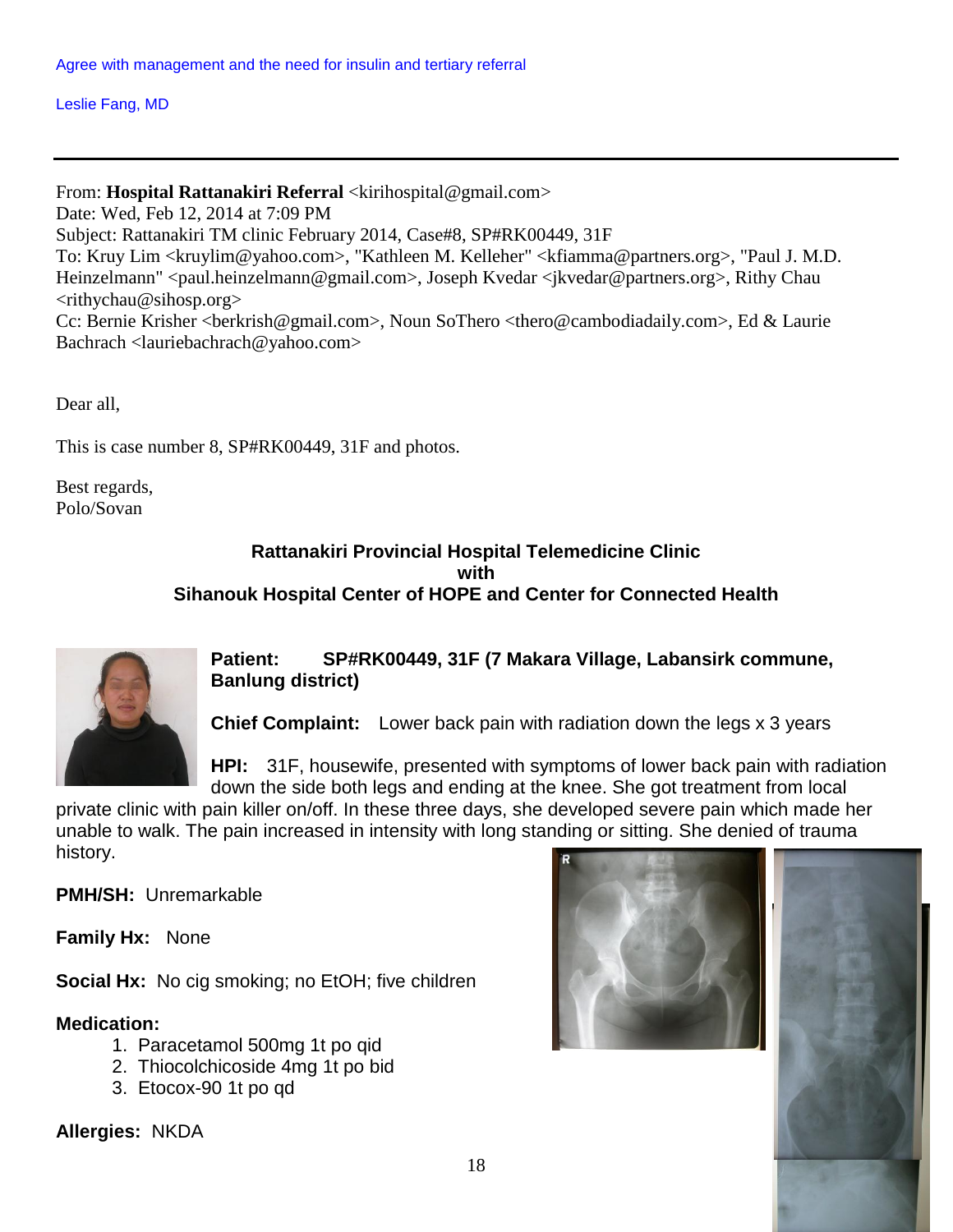**ROS:** Regular menses

**PE:**

# **Vital Signs: BP: 107/80 P: 74 RR: 18 T: 37<sup>o</sup>C Wt: 73kg**

**General:** Look stable

**HEENT:** No oropharyngeal lesion, pink conjunctiva, no thyroid enlargement, no neck LN palpable

**Chest:** CTA bilaterally, no rales, no rhonchi; H RRR, no murmur

**Abdomen:** Soft, no distension, no tender, (+) BS, no HSM, no surgical scar, no abd bruit

**Skin/Extremities:** No legs edema, positive dorsalis pedis and posterior tibial pulse

**MS/Neuro:** Straight legs raise positive, pain with active motion of the hip, sensory intact, DTRs +2/4, normal gait

# **Lab/Study:**

# **Assessment:**

1. Sciatica

# **Plan:**

- 1. Ibuprofen 200mg 3t po tid for 3days then prn severe pain
- 2. Paracetamol 500mg 1t po qid prn pain
- 3. Warmth compression and regular exercise
- 4. Avoid prolonged sitting or standing

# **Comments/Notes: Do you agree with my assessment and plan?**

# **Examined by: Nurse Sovann Peng Date: February 12, 2014**

Please send all replies to [kirihospital@gmail.com](mailto:kirihospital@gmail.com) and cc: to [rithychau@sihosp.org](mailto:rithychau@sihosp.org)

*The information transmitted in this e-mail is intended only for the person or entity to which it is addressed and may contain confidential and/or privileged material. Any review, retransmission, dissemination or other use of or taking of any action in reliance upon, this information by persons or entities other than the intended recipient is prohibited. If you received this e-mail in error, please contact the sender and delete material from any computer.*

From: **Mansfield, Frederick Lawton,M.D.** <FLMANSFIELD@mgh.harvard.edu>

Date: Thu, Feb 13, 2014 at 6:24 AM Subject: Rattanakiri TM clinic February 2014, Case#8, SP#RK00449, 31F To: "kirihospital@gmail.com" <kirihospital@gmail.com> Cc: "rithychau@sihosp.org" <rithychau@sihosp.org>

Dear Nurse Sovann Peng:

I agree with your diagnosis and plan. In a healthy 31 year old woman, lumbar disc herniation with sciatica is the most probable diagnosis. Disc herniation is a benign disease and, with high probability, the symptoms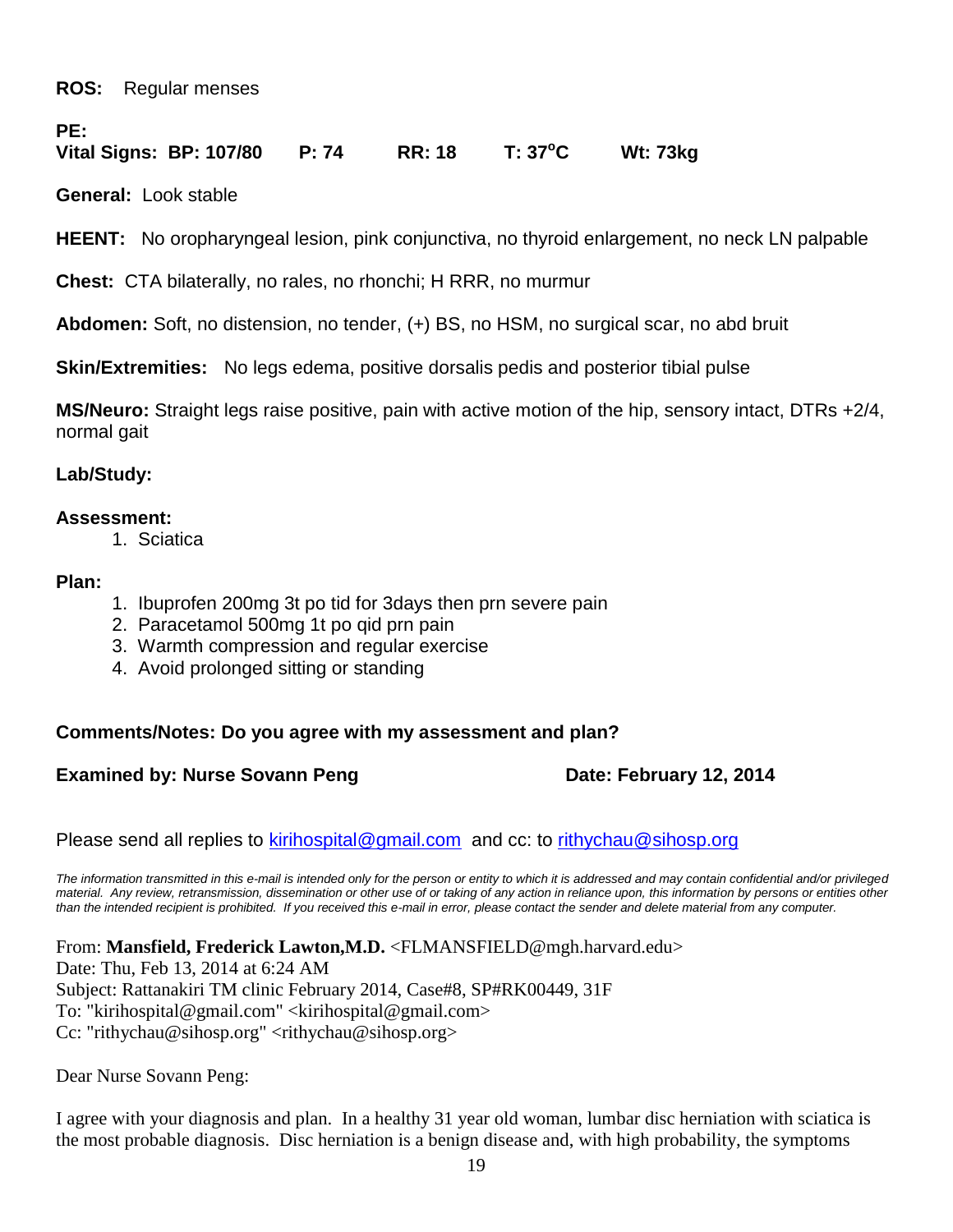usually resolve eventually. Your medication regimen is reasonable. There don't appear to be any signs of motor or sensory deficit, so as long as she retains control of her bowel and bladder and has no perineal numbness (which would suggest cauda equina syndrome), symptomatic treatment is indicated. If disabling pain persists for more than 6 weeks, or if she develops symptoms of cauda equina syndrome, surgery might be considered.

F. L. Mansfield, M.D. Assistant Professor of Orthopedic Surgery, Harvard Medical School Orthopedic Spine Surgeon, Massachusetts General Hospital

From: **Hospital Rattanakiri Referral** <kirihospital@gmail.com> Date: Wed, Feb 12, 2014 at 9:48 PM Subject: Rattanakiri TM Clinic February 2014, Case#9, YK#RK00448, 35M To: "Kathleen M. Kelleher" <kfiamma@partners.org>, "Paul J. M.D. Heinzelmann" <paul.heinzelmann@gmail.com>, Joseph Kvedar <jkvedar@partners.org>, Rithy Chau  $\langle$ rithychau@sihosp.org>, Kruy Lim  $\langle$ kruylim@yahoo.com> Cc: Bernie Krisher <br/> <br/>berkrish@gmail.com>, Noun SoThero <thero@cambodiadaily.com>, Ed & Laurie Bachrach <lauriebachrach@yahoo.com>

Dear all,

This is the last case of Rattanakiri TM clinic February 2014, Case number 9, YK#RK00448, 35M and photo. Please reply to the cases before Thursday afternoon because the patients will come to receive the treatment during the noon time of that day.

Thank you very much for your cooperation and support in this project.

Best regards, Polo/Sovann

# **Rattanakiri Provincial Hospital Telemedicine Clinic with Sihanouk Hospital Center of HOPE and Center for Connected Health**



# **Patient: YK#RK00448, 35M (Bunhuk II Village, Samki commune, Ochum district)**

**Chief Complaint:** Chronic diarrhea x 2 years

**HPI:** 35M, farmer, with two years history of semi-liquid or watery diarrhea which frequently occurred after having meal. It sometimes contained with mucus and bloody and denied of fever. He got treatment from local health care worker but the diarrhea still persists. He has been admitted to medicine ward and treated with Ciprofloxacin 500mg 1t po bid and Metronidazole 250mg 2t po bid but diarrhea still presented. He reported of the previous about two year history of constipation with small caliber, and hard stool before the diarrhea.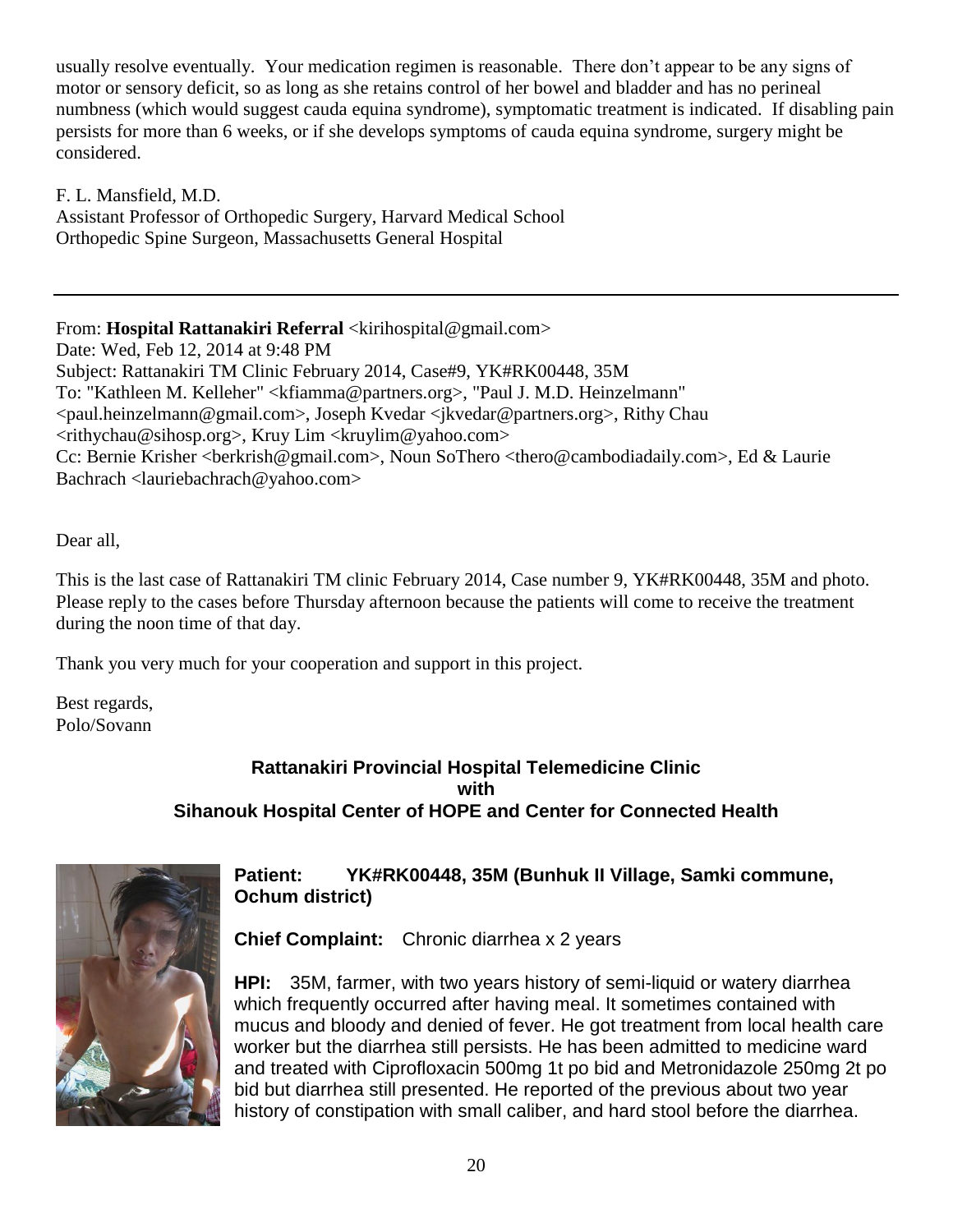**PMH/SH:** Unremarkable

**Family Hx:** None

**Social Hx:** Smoking 1 pack of cig/day for over 20y; casual EtOH

**Medication:** See above

**Allergies:** NKDA

**ROS:** fatigue, weak, weight loss

**PE:**

**Vital Signs: BP: 80/59 P: 87 RR: 18 T: 37<sup>o</sup>C Wt: 41kg** 

**General:** Look sick, alert O x 4

**HEENT:** Sunken eyes with dry skin, No oropharyngeal lesion, pink conjunctiva, no thyroid enlargement, no neck LN palpable

**Chest:** CTA bilaterally, no rales, no rhonchi; H RRR, no murmur

**Abdomen:** Soft, no distension, no tender, (+) BS, no HSM, no surgical scar, no abd bruit

**Skin/Extremities:** No legs edema

**Rectal exam:** Good sphincter tone, no mass palpable, negative hemocult

**MS/Neuro:** MS +5/5, motor and sensory intact, DTRs +2/4

**Lab/Study:** 

HIV negative

# **Assessment:**

- 1. Chronic diarrhea due to Colitis/Crohn's disease?
- 2. Dehydration

# **Plan:**

- 1. IV fluid LR infusion 2-3L per day
- 2. Ceftriaxone 2g IV qd for 10d
- 3. Metronidazole 250mg 2t po bid for 10d
- 4. Xango powder bid
- 5. Draw blood for CBC, Lyte, Creat, Glucose, LFT, ESR, HBsAg, HCV ab at SHCH

# **Comments/Notes: Do you agree with my assessment and plan?**

**Examined by: Lam Srey Aun (Medical student) <b>Date: February 12, 2014**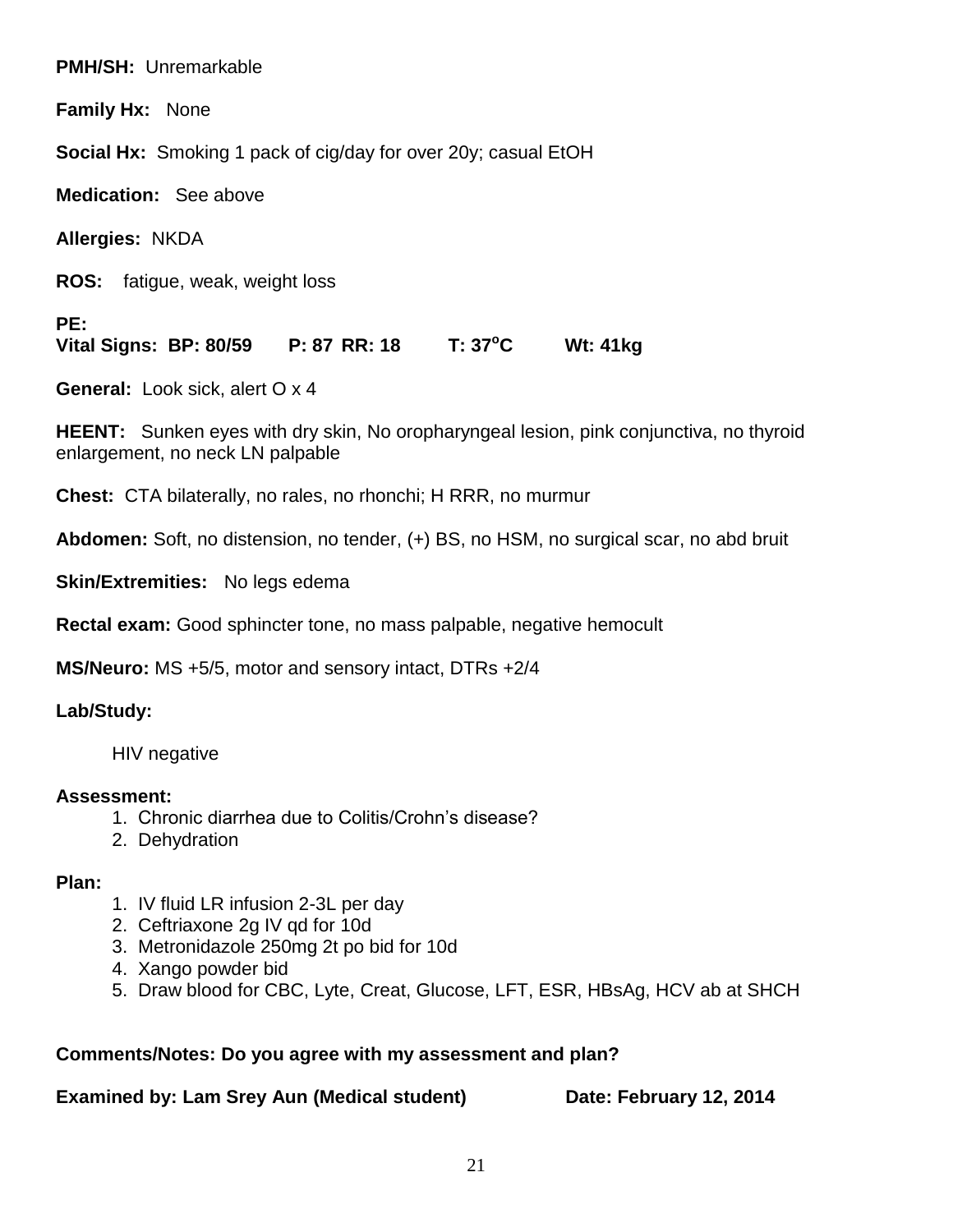# Please send all replies to [kirihospital@gmail.com](mailto:kirihospital@gmail.com) and cc: to [rithychau@sihosp.org](mailto:rithychau@sihosp.org)

*The information transmitted in this e-mail is intended only for the person or entity to which it is addressed and may contain confidential and/or privileged material. Any review, retransmission, dissemination or other use of or taking of any action in reliance upon, this information by persons or entities other than the intended recipient is prohibited. If you received this e-mail in error, please contact the sender and delete material from any computer.*

From: **Rithy Chau** <rithychau@sihosp.org> Date: Thu, Feb 13, 2014 at 8:06 AM Subject: RE: Rattanakiri TM Clinic February 2014, Case#9, YK#RK00448, 35M To: Hospital Rattanakiri Referral <kirihospital@gmail.com>

#### Sovann,

Give him Albendazole instead of metronidazole which may have been given at MW already. Give him some b-complex also.

#### Rithy

Rithy Chau, MPH, MHS, PA-C Director Telemedicine/EHC Officer Sihanouk Hospital Center of HOPE [rithychau@sihosp.org](mailto:rithychau@sihosp.org) TEL: 855-23-882-484, Ext 250, FAX: 855-23-882-485 HP: 855-11-623-805, 855-12-520-547

### From: **Fiamma, Kathleen M.** <KFIAMMA@partners.org>

Date: Thu, Feb 13, 2014 at 5:38 PM Subject: Fwd: Rattanakiri TM Clinic February 2014, Case#9, YK#RK00448, 35M To: "kirihospital@gmail.com" <kirihospital@gmail.com> Cc: MPH MHS PA-C Rithy Chau <rithychau@sihosp.org>

I agree with all the blood tests suggested. I don't see any stool tests suggested. I would suggest stool culture, and ova/parasite exam for amebiasis and giardiasis. I would also suggest a placing a tuberculin skin test to look for possible tuberculosis as a cause.

If the above tests are all negative, I would suggest that the patient go to Phnom Penh for a colonoscopy.

Thanks,

Ashwin

From: **Hospital Rattanakiri Referral** <kirihospital@gmail.com> Date: Sat, Feb 15, 2014 at 10:05 PM Subject: Cases reply for Telemedicine February 2014 To: "Kathleen M. Kelleher" <kfiamma@partners.org> Cc: Rithy Chau <rithychau@sihosp.org>

Dear Kathy,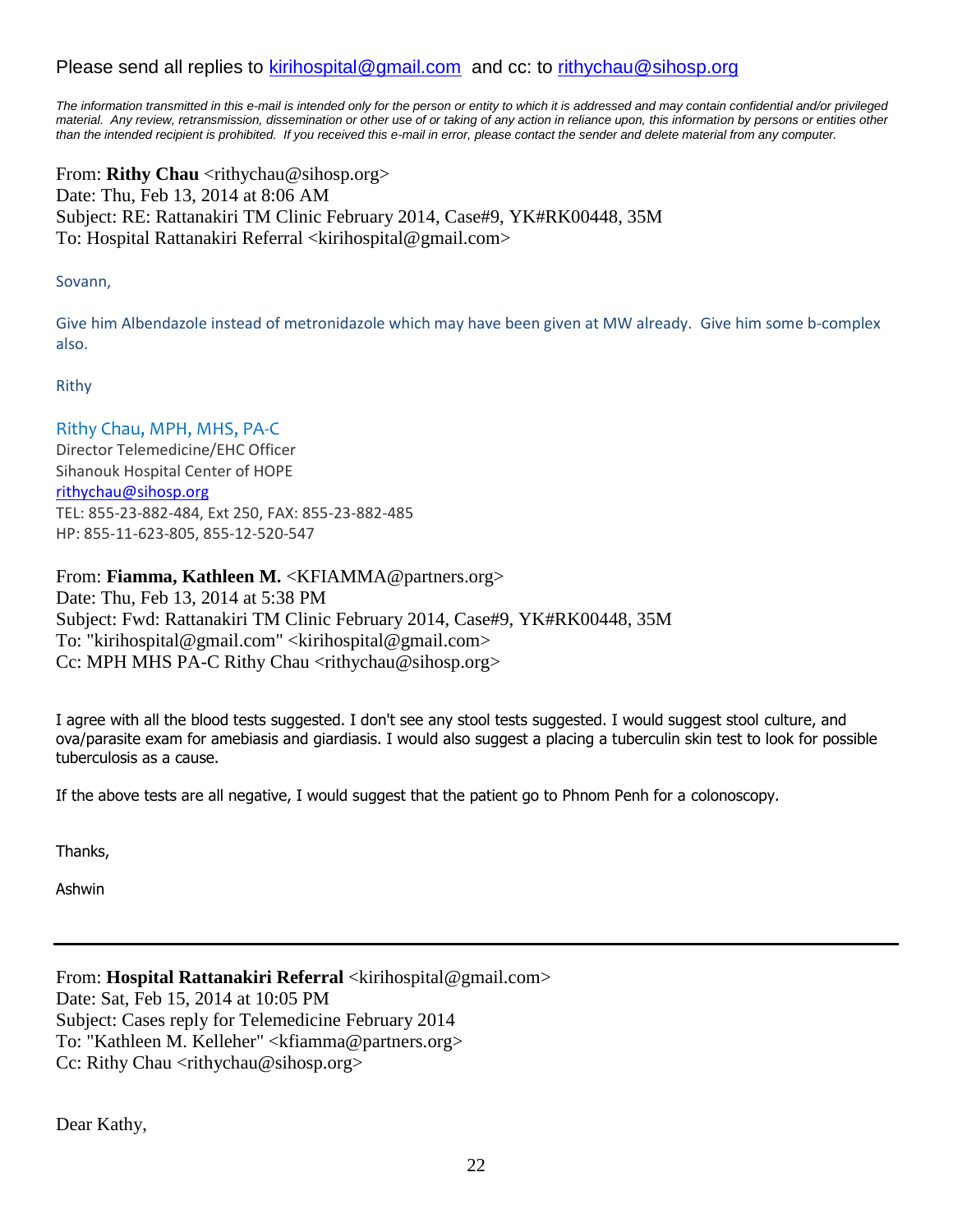I have received the reply of six cases from you and below are the cases which are not yet answered:

Case# 2, TY#RK00443, 63F Case#3, HL#RK00442, 70M Case#4, HS#RK00445, 40M

Thank you very much for the reply to Telemedicine cases February 2014.

Best regards, Sovann

From: **Fiamma, Kathleen M.** <KFIAMMA@partners.org> Date: Sat, Feb 15, 2014 at 10:05 PM Subject: Automatic reply: Cases reply for Telemedicine February 2014 To: Hospital Rattanakiri Referral <kirihospital@gmail.com>

Thank you for your message.

In observation on President's Day, all Partners HealthCare offices will be closed on Monday 2/17/14. We will resume normal operations on Tuesday 2/18/14.

Thanks again for your message and make it a great day!

Kathy Fiamma [617-726-1051](tel:617-726-1051)

# **Thursday, February 13, 2014**

# **Follow-up Report for Rattanakiri TM Clinic**

There were 9 new patients seen during this month TM clinic at Rattanakiri Referral Hospital (RRH). The data of 9 cases was transmitted and received replies from both Phnom Penh and Boston, and other 26 patients came for brief consult and refill medication only, and other 10 new patients seen by PA Rithy for minor problem without sending data. Per advice sent by Partners in Boston and Phnom Penh Sihanouk Hospital Center of HOPE as well as advices from PA Rithy on site, the following patients were managed and treated per local staff:

[Please note that in general the practice of dispensing medications at RRH for all patients is usually limited to a maximum of 7 days treatment with expectation of patients to return for another week of supplies if needed be. This practice allows clinicians to monitor patient compliance to taking medications and to follow up on drug side effects, changing of medications, new arising symptoms especially in patients who live away from the town of Banlung and/or illiterate. Nearly all medications and some lab tests not available/done at RRH are provided by SHCH to TM patients at no cost]

# **Treatment Plan for Rattanakiri TM Clinic February 2014**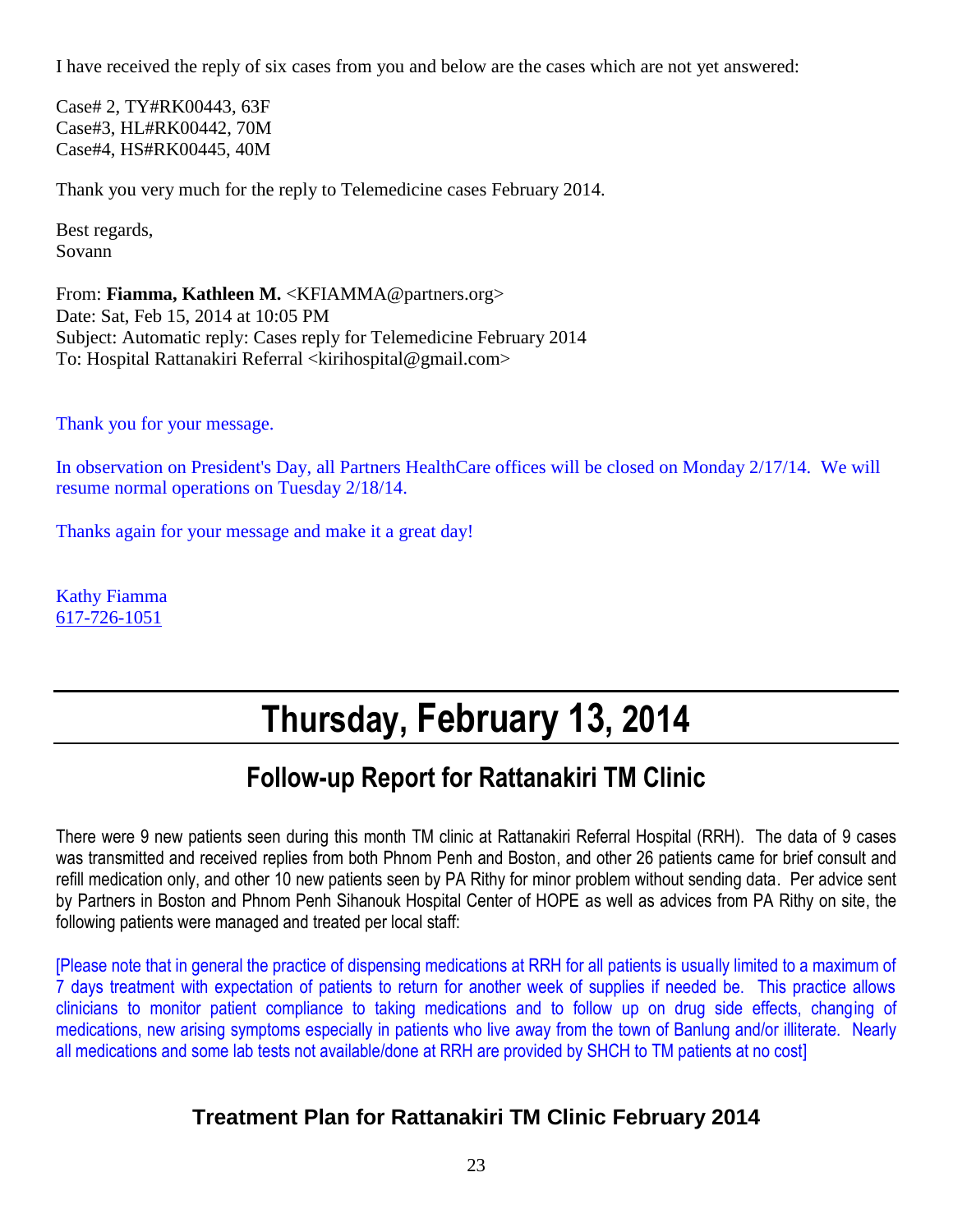#### **1. CS#RK00446, 28M (Village I, Labansirk commune, Banlung district) Diagnosis:**

- 1. Ulnar nerve injury?
- 2. Tendon contracture?
- 3. Nerve compression?

#### **Treatment:**

1. Refer to Kean Kleing for surgical evaluation

#### **2. TY#RK00443, 63F (Village I, Lamenh, Borkeo) Diagnosis:**

- 1. Osteoporosis
- 2. Post traumatic compression fracture
- 3. Kyphosis with Scoliosis

#### **Treatment:**

- 1. Calcium/Vit D 500mg/200IU 1t po qd (#70)
- 2. Paracetamol 500mg 1-2t po qid prn pain (#30)

### **3. HL#RK00442, 70M (Village I, Lamenh commune, Borkeo district)**

#### **Diagnosis:**

1. DMII with PNP

#### **Treatment:**

- 1. Metformin 500mg 2t po bid (#80)
- 2. Glibenclamide 5mg 1t po bid (#100)
- 3. ASA 100mg 1t po qd (#60)
- 4. Captopril 25mg 1/4t po qd (buy)
- 5. Amitryptylin 25mg 1/4t po qhs (#20)
- 6. Educate on diabetic diet, foot care and regular exercise
- 7. Draw blood for Lyte, Creat, Glucose and HbA1C at SHCH

#### **Lab result on February 13, 2014**

| Na+          | $= 134$  | $[135 - 145]$ |
|--------------|----------|---------------|
| K+           | $=4.4$   | $[3.5 - 5.0]$ |
| Cl.          | $= 98$   | $[95 - 110]$  |
| Creat        | $= 76$   | $[53 - 97]$   |
| Gluc         | $= 13.5$ | $[4.1 - 6.1]$ |
| HbA1C = 9.64 |          | $[4.8 - 5.9]$ |

#### **4. HS#RK00445, 40M (Village II, Kachagn commune, Banlung district) Diagnosis:**

1. DMII

#### **Treatment:**

- 1. Diamicron 60mg 1t po qd (buy)
- 2. Captopril 25mg 1/4t po bid (buy)
- 3. ASA 100mg 1t po qd (#70)
- 4. Educate on diabetic diet, foot care and regular exercise
- 5. Draw blood for Glucose, Creat, and HbA1C at SHCH

#### **Lab result on February 13, 2014**

| Creat                       | $= 71$ | $[53 - 97]$   |
|-----------------------------|--------|---------------|
| Gluc $= 7.5$                |        | $[4.1 - 6.1]$ |
| HbA <sub>1</sub> C = $6.79$ |        | $[4.8 - 5.9]$ |

#### **5. LL#RK00444, 92F (Village VI, Beung Kanseng, Banlung) Diagnosis:**

1. CHF?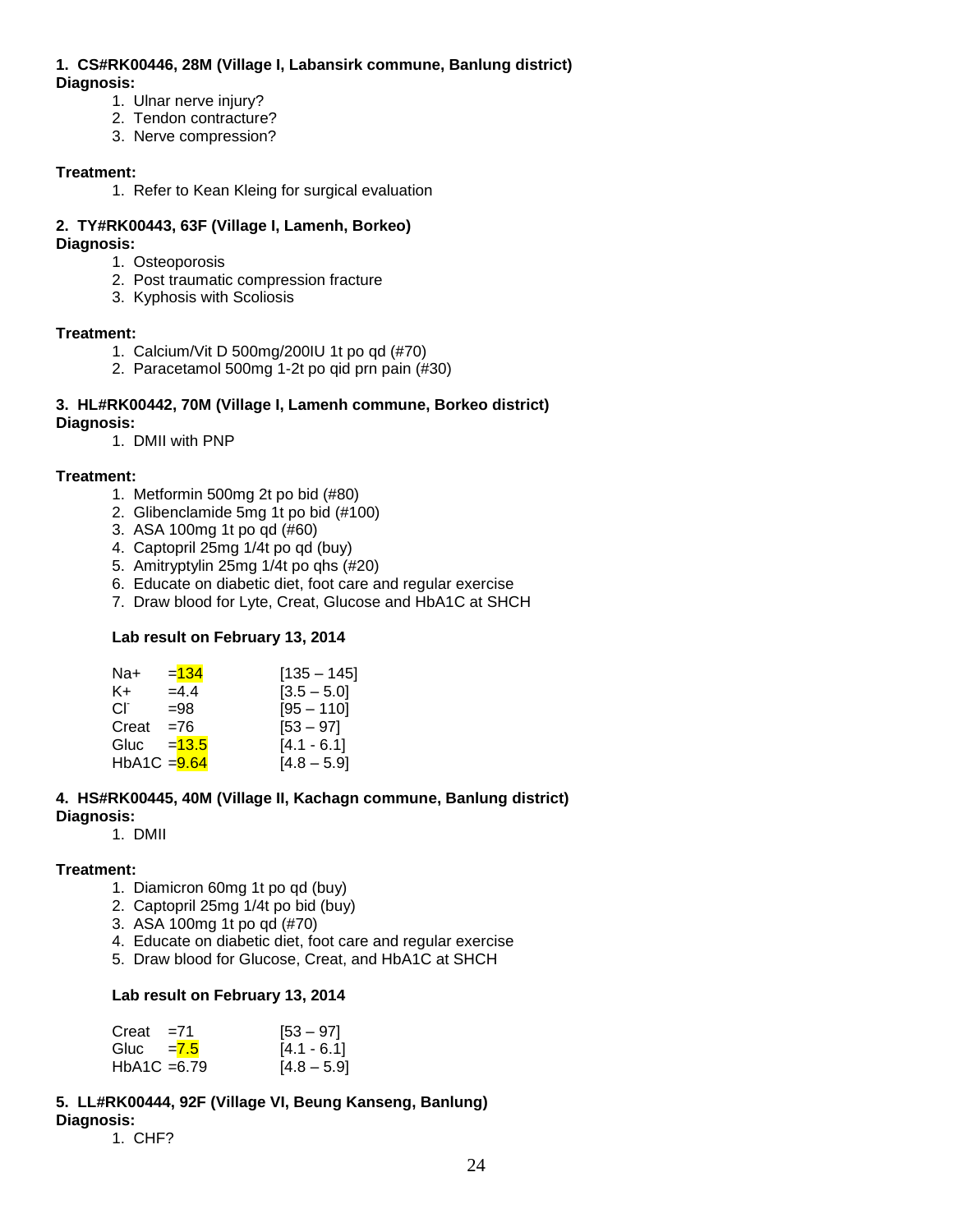#### 2. Cardiomegaly?

3. PVC?

#### **Treatment:**

- 1. Furosemide 40mg 1/2t po bid for 7d (#40)
- 2. Propranolol 40mg 1/4t po qd (#20)
- 3. ASA 100mg 1t po qd (#70)
- 4. Draw blood for CBC, Lyte, BUN, Creat, Tot chole, TG , Transaminase and TSH at SHCH
- 5. Refer to Phnom Penh for 2D echo of the heart

#### **Lab result on February 13, 2014**

| <b>WBC</b>           | $= 5.0$ | $[4 - 11 \times 10^9/\text{L}]$ | Na              | $=137$  | $[135 - 145]$          |
|----------------------|---------|---------------------------------|-----------------|---------|------------------------|
| <b>RBC</b>           | $= 5.2$ | $[3.9 - 5.5x10^{12}/L]$         | K               | $=3.9$  | $[3.5 - 5.0]$          |
| Hb                   | $=13.2$ | $[12.0 - 15.0g/dL]$             | CI.             | $= 98$  | $[95 - 110]$           |
| Ht                   | $=45$   | $[35 - 47\%]$                   | <b>BUN</b>      | $= 6.2$ | $\left[ < 8.3 \right]$ |
| <b>MCV</b>           | $= 87$  | $[80 - 100$ fl]                 | Creat           | $= 73$  | $[44 - 80]$            |
| <b>MCH</b>           | $=25$   | $[25 - 35pg]$                   | $T.$ Chol = 3.7 |         | $[-5.7]$               |
| MHCH $=\frac{29}{2}$ |         | $[30 - 37\%]$                   | TG.             | $=1.3$  | [<1.71]                |
| Plt                  | $=180$  | $[150 - 450x10^9/L]$            | <b>TSH</b>      | $=0.92$ | $[0.27 - 4.20]$        |
| Lym                  | $=1.5$  | $[1.0 - 4.0x10^9/L]$            | AST             | $= 39$  | $[<32]$                |
|                      |         |                                 | ALT             | $= 28$  | $[<33]$                |

**Remark:** Patient was referred to SHCH, diagnosed with CHF, A fib, Cardiomegaly, Biatrium dilated, VHD (moderate TR, mild AR, mild MR and moderate aortic sclerosis) and treated with Digoxin 0.25mg 1/2t po qd (#20), Enalapril 5mg 1/2t po qd (#35), Furosemide 40mg 1/4t po qd, Ranitidine 150mg 1t po qd, Metoclopramide 10mg 1t po qd, Albendazole 400mg 1t po bid x 5d

#### **6. TN#RK00441, 46M (Malit Village, Malit commune, Andaung Meas district)**

#### **Diagnosis:**

1. DMII

#### **Treatment:**

- 1. Glibenclamide 5mg 1t po bid (#30)
- 2. Educate on diabetic diet, foot care and regular exercise
- 3. Draw blood for Lyte, Creat, Glucose, LFT, HBs Ag, HCV ab, RPR and HbA1C at SHCH

#### **Lab result on February 13, 2014**

| Na                      | $=137$   |                        | $[135 - 145]$         |
|-------------------------|----------|------------------------|-----------------------|
| K.                      | $= 3.6$  |                        | $[3.5 - 5.0]$         |
| СI                      | $=101$   |                        | $[95 - 110]$          |
| Creat                   | $= 90$   |                        | $[53 - 97]$           |
| Gluc                    | $= 13.4$ |                        | $[4.2 - 6.4]$         |
| AST                     | $=134$   |                        | $[<32]$               |
| ALT                     | $= 161$  |                        | $\left[ < 33 \right]$ |
|                         |          | $HBSAg = Non-reactive$ |                       |
| <b>HCV</b> ab= Reactive |          |                        |                       |
|                         |          | $RPR = Non-reactive$   |                       |
| HbA1C = 11.91           |          |                        | [4.8 – 5.9]           |
|                         |          |                        |                       |

#### **7. SV#RK00447, 26M (Village I, Lamenh commune, Borkeo district)**

#### **Diagnosis:**

1. DMI

#### **Treatment:**

- 1. IV fluid NSS 2000mL per day
- 2. Insulin Actrapid 10-20IU tid
- 3. Refer to SHCH for further evaluation and management on Thursday February 13, 2014

### **8. SP#RK00449, 31F (7 Makara Village, Labansirk commune, Banlung district)**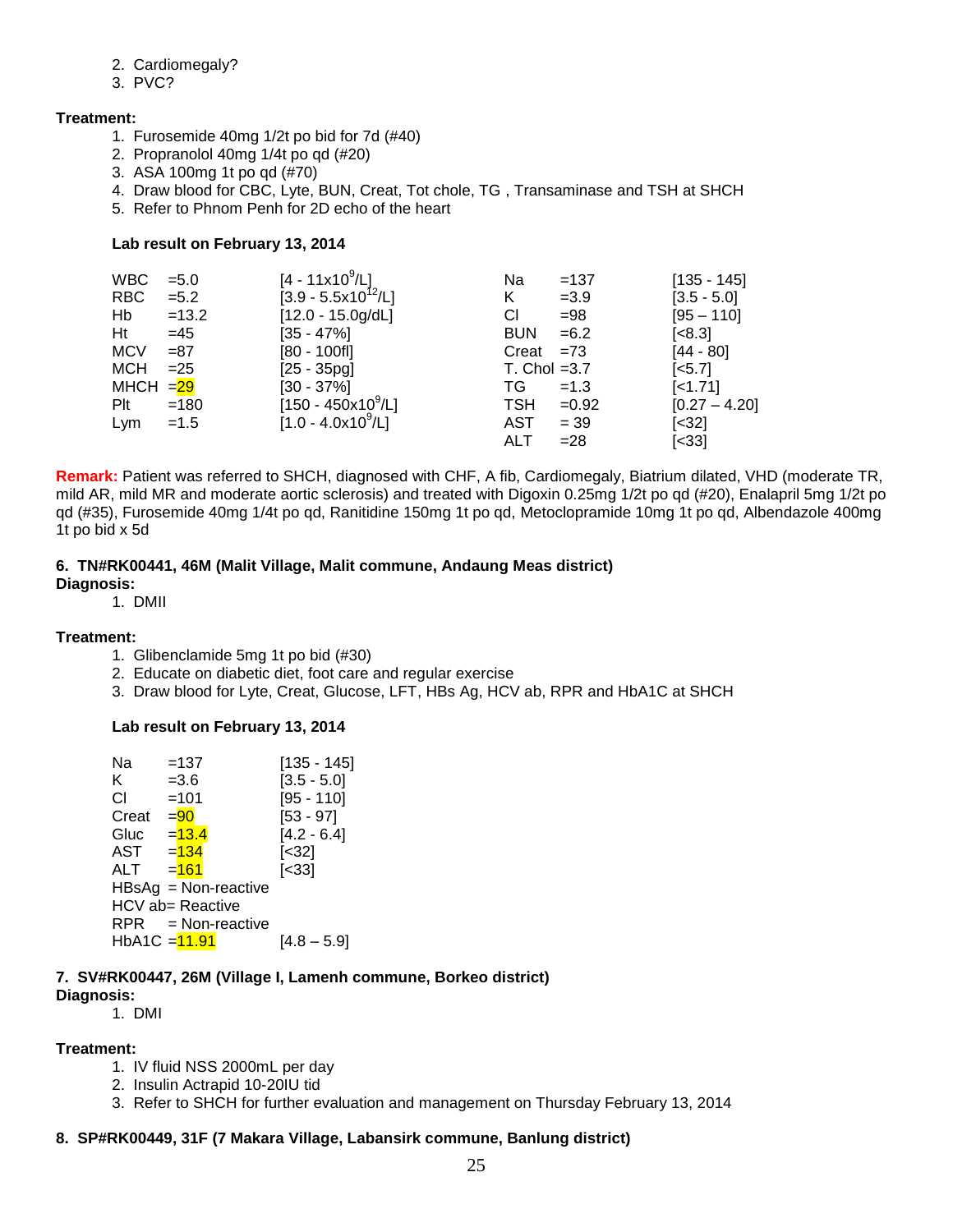#### **Diagnosis:**

1. Sciatica

#### **Treatment:**

- 1. Ibuprofen 200mg 3t po tid for 3days then prn severe pain (buy)
- 2. Paracetamol 500mg 1t po qid prn pain (buy)
- 3. Warmth compression and regular exercise
- 4. Avoid prolonged sitting or standing

#### **9. YK#RK00448, 35M (Bunhuk II Village, Samki commune, Ochum district) Diagnosis:**

- 1. Chronic diarrhea due to Colitis/Crohn's disease?
- 2. Dehydration

#### **Treatment:**

- 1. IV fluid LR infusion 2-3L per day
- 2. Albendazole 400mg 1t po bid for 10d (#20)
- 3. Vit B-complex 1t po bid (#120)
- 4. Xango powder bid

5. Draw blood for CBC, Lyte, Creat, Glucose, LFT, ESR, HBsAg, HCV ab, peripheral blood smear, Ret count, TSH, RPR at SHCH

#### **Lab result on February 13, 2014**

| <b>WBC</b>  | $= 6.0$           | $[4 - 11 \times 10^9/L]$ | Na         | $=136$                 | $[135 - 145]$   |
|-------------|-------------------|--------------------------|------------|------------------------|-----------------|
| <b>RBC</b>  | $= 3.9$           | $[4.6 - 6.0x10^{12}/L]$  | K.         | $=4.3$                 | $[3.5 - 5.0]$   |
| Hb          | $= 11.8$          | $[14.0 - 16.0g/dL]$      | СI         | $=101$                 | $[95 - 110]$    |
| Ht          | $= 36$            | $[42 - 52%]$             | Creat      | $= 123$                | $[53 - 97]$     |
| <b>MCV</b>  | $=92$             | [80 - 100fl]             | Gluc       | $= 5.3$                | $[4.2 - 6.4]$   |
| <b>MCH</b>  | $=30$             | $[25 - 35pg]$            | AST        | $= 94$                 | $[<40]$         |
| $MHCH = 33$ |                   | $[30 - 37\%]$            | ALT        | $= 118$                | [<41]           |
| Plt         | $= 250$           | $[150 - 450x10^9/L]$     |            | $HbsAg = Non-reactive$ |                 |
| Lym         | $=2.4$            | $[1.0 - 4.0x10^9/L]$     |            | HCV ab = Non-reactive  |                 |
|             |                   |                          | <b>RPR</b> | = Non-reactive         |                 |
| <b>ESR</b>  | $= 38$            | $[0 - 15]$               | TSH        | $= 1.04$               | $[0.27 - 4.20]$ |
|             | Ret count $= 1.3$ | $[0.5 - 1.5]$            |            |                        |                 |

### **Peripheral blood smear**

| Microcytic = $1+$   |
|---------------------|
| Hypochromic = $1+$  |
| Burr cells = $15\%$ |

# **Patients who come for brief consult and refill medicine**

### **1. NH#RK00010, 59F (Village III)**

- **Diagnosis:**
	- 1. HTN
	- 2. DMII
	- 3. VHD (AI/MR)

#### **Treatment:**

- 1. Atenolol 50mg 2t po qd (buy)
- 2. HCTZ 25mg 2t po qd (#120)
- 3. Captopril 25mg 1t po bid (buy)
- 4. Glibenclamide 5mg 1t po bid (#120)
- 5. Metformin 500mg 2t po bid (#60)
- 6. ASA 100mg 1t po qd (buy)
- 7. Draw blood for Creat and HbA1C at SHCH

#### **Lab result on February 13, 2014**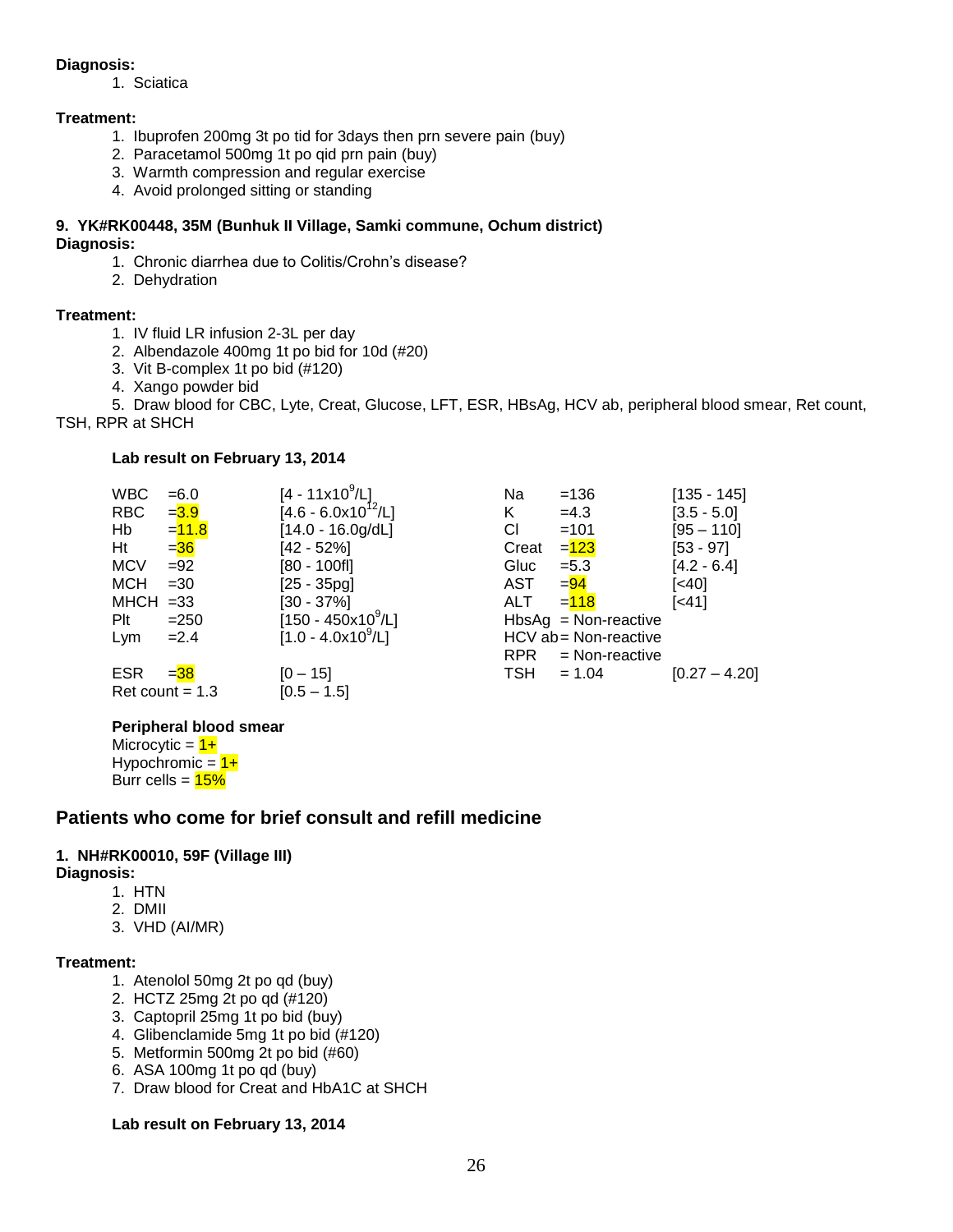| Creat =56     | [44 - 80]     |
|---------------|---------------|
| HbA1C $=7.57$ | $[4.8 - 5.9]$ |

#### **2. KY#RK00069, 65F (Village III) Diagnosis:**

1. DMII with PNP

#### **Treatment:**

- 1. Glibenclamide 5mg 2t po bid (#150)
- 2. Metformin 500mg 3t po qAM, 2t po qPM (buy)
- 3. Captopril 25mg 1/2t po bid (buy)
- 4. ASA 100mg 1t po qd (#60)
- 5. Amitriptylin 25mg 1/4t po qhs (#15)

# **3. EB#RK00078, 41F (Village IV), KON MOM**

**Diagnosis:**

- 1. CHF
- 2. Incompleted RBBB

#### **Treatment:**

- 1. Captopril 25mg 1/2t po qd (buy)
- 2. Digoxin 0.25mg 1t po qd (#60)
- 3. Spironolactone 25mg 1t po bid (#120)

### **4. SP#RK00081, 58F (Village III, LBS)**

#### **Diagnosis:**

- 1. HTN
- 2. DMII
- 3. Liver cirrhosis (Hepatitis C)

#### **Treatment:**

- 1. Metformin 500mg 1t po bid (#60)
- 2. Amlodipine 5mg 2t po qd (#120)
- 3. Spironolactone 25mg 1t po bid (#120)
- 4. Propranolol 40mg 1/4t po bid (#30)
- 5. Draw blood for CBC, Electrolyte, Creat, glucose, Transaminase, Albumin, Protein and HbA1C at SHCH

### **Lab result on February 13, 2014**

| <b>WBC</b>  | $= 5.7$  | $[4 - 11 \times 10^9 / L]$ | Na            | $= 132$ | $[135 - 145]$         |
|-------------|----------|----------------------------|---------------|---------|-----------------------|
| <b>RBC</b>  | $=4.0$   | $[3.9 - 5.5x10^{12}/L]$    | K.            | $=4.2$  | $[3.5 - 5.0]$         |
| Hb          | $= 10.8$ | $[12.0 - 15.0g/dL]$        | СI            | $= 97$  | $[95 - 110]$          |
| Ht          | $=35$    | $[35 - 47\%]$              | Creat         | $= 90$  | $[44 - 80]$           |
| <b>MCV</b>  | $= 88$   | $[80 - 100$ fl]            | Gluc          | $= 8.8$ | $[4.2 - 6.4]$         |
| <b>MCH</b>  | $=27$    | $[25 - 35pq]$              | AST           | $= 82$  | $\left[ < 32 \right]$ |
| $MHCH = 31$ |          | $[30 - 37\%]$              | ALT           | $= 36$  | $\left[ < 33 \right]$ |
| Plt         | $= 118$  | $[150 - 450x10^9/L]$       | Protein $=74$ |         | $[66 - 87]$           |
| Lym         | $=2.2$   | $[1.0 - 4.0x10^9/L]$       | Albumin=36    |         | $[38 - 51]$           |

### **5. OT#RK00155, 52F (Bor Keo)**

#### **Diagnosis:**

- 1. HTN
- 2. DMII

#### **Treatment:**

- 1. Metformin 500mg 1t po qhs
- 2. Enalapril 5mg 2t po qd
- 3. Atenolol 50mg 1t po qd
- 4. ASA 100mg 1t po qd
- 5. Amitriptylin 25mg 1/2t po qhs
- 6. Insulin NPH 27UI qAM and 15UI qPM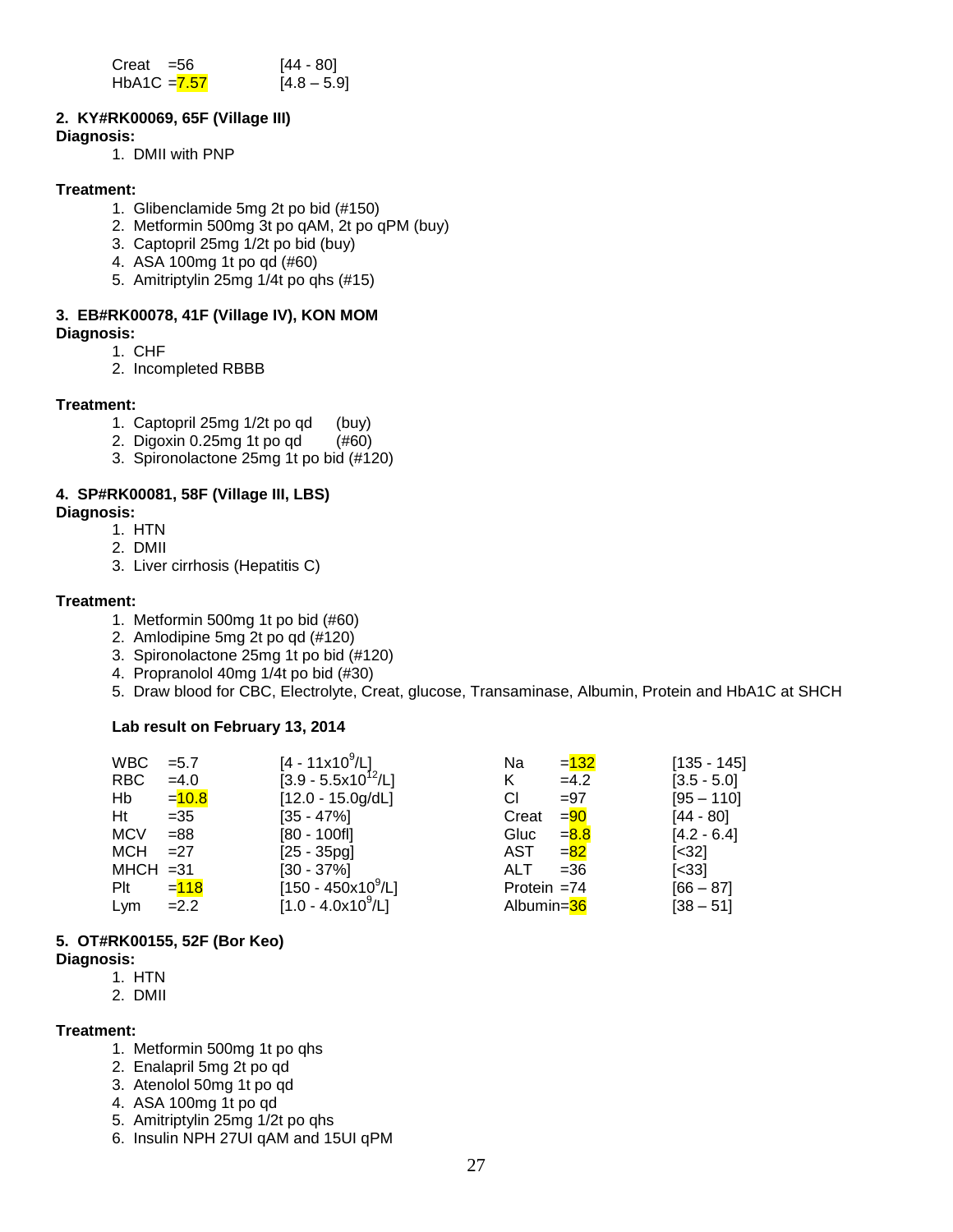7. Follow up with CMC in Phnom Penh

#### **6. SV#RK00256, 49M (Village I)**

- **Diagnosis:** 
	- 1. DMII
	- 2. HTN

#### **Treatment:**

- 1. Glibenclamide 5mg 2t po bid (#150)
- 2. Metformin 500mg 3t qAM and 2t qPM (#100)
- 3. Pioglitazone 15mg 1t po qd (buy)
- 4. Captopril 25mg 1t po bid (buy)
- 5. Draw blood for Creat, Glucose, and HbA1C at SHCH

#### **Lab result on February 13, 2014**

| Creat                     | $=87$           | [44 - 80]     |
|---------------------------|-----------------|---------------|
| Gluc $=$ $\frac{11.3}{ }$ |                 | $[4.1 - 6.1]$ |
|                           | HbA1C $=$ 11.55 | $[4.8 - 5.9]$ |

**Recommendation after blood test resulted:** Increase Pioglitazone 15mg 2t po qd

#### **7. KC#RK00260, 50F (Village V)**

#### **Diagnosis:**

1. DMII

#### **Treatment:**

- 1. Metformin 500mg 1t po bid (#80)
- 2. Captopril 25mg 1/4t po bid (buy)
- 3. ASA 100mg 1t po qd (#60)

# **8. VC#RK00268, 70M (Bey Srok Village)**

- **Diagnosis:** 
	- 1. DMII
	- 2. HTN
	- 3. Neck abscess

#### **Treatment:**

- 1. Metformin 500mg 3t po qAM and 2t qPM (buy)
- 2. Glibenclamide 5mg 2t po bid (buy)
- 3. Pioglitazone 15mg 1t po qd (buy)
- 4. Captopril 25mg 1/2t po bid (buy)
- 5. ASA 100mg 1t po qd (buy)
- 6. Refer for surgical evaluation at CSC in Phnom Penh

#### **9. SS#RK00299, 50F (Thmey Village)**

#### **Diagnosis:**

- 1. DMII
- 2. HTN

#### **Treatment:**

- 1. Glibenclamide 5mg 1t po bid (#120)
- 2. Metformin 500mg 2t po bid (#100)
- 3. Pioglitazone 15mg 1t po qd (#60)
- 4. Captopril 25mg 1/2 tab bid (buy)
- 5. Amlodipine 5mg 1t po qd (#60)
- 6. ASA 100mg 1t po qd (#60)

### **10. SH#RK00311, 60F (Dey Lor Village)**

### **Diagnosis:**

1. DMII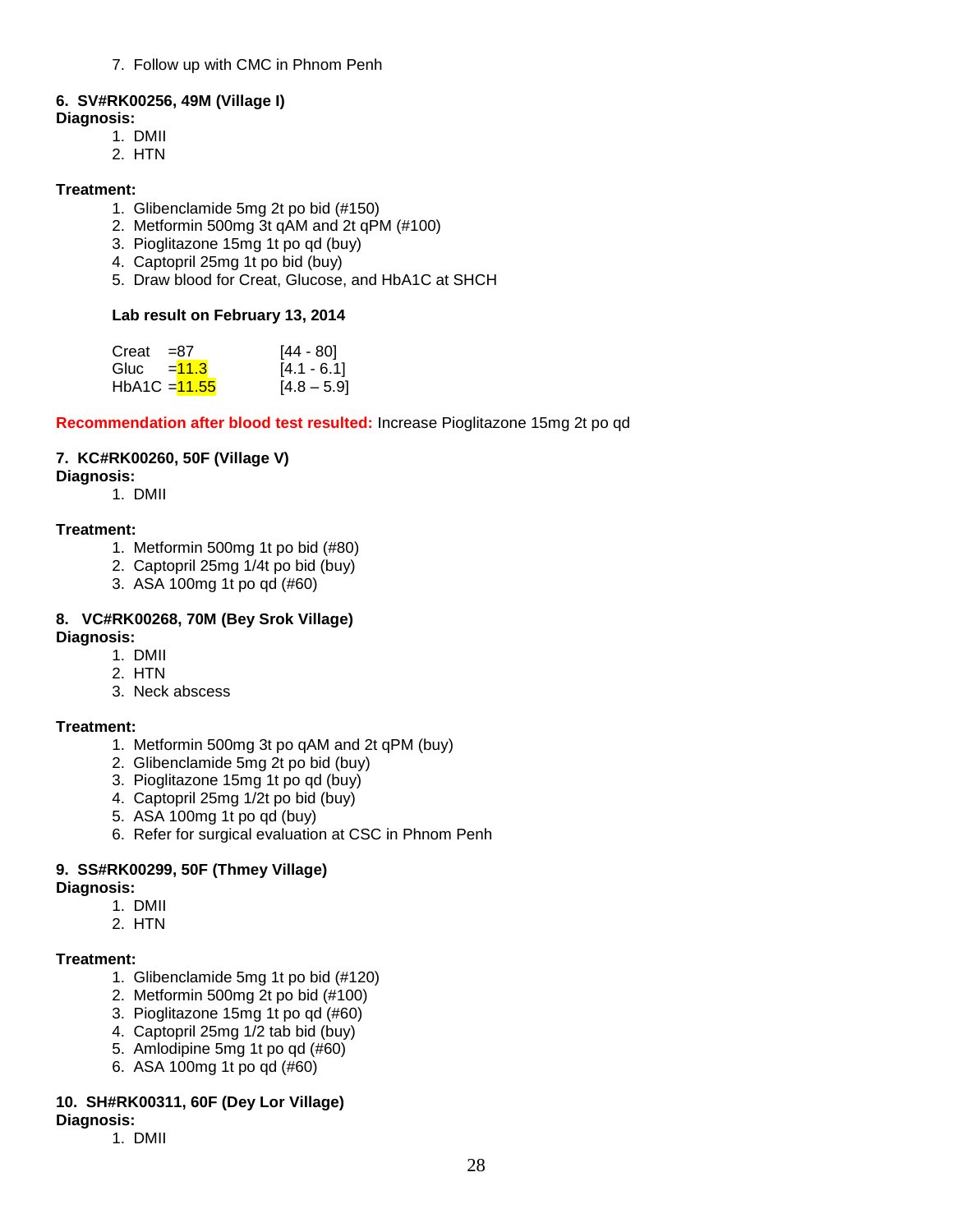#### 2. Dilated Cardiomyopathy

#### **Treatment:**

- 1. Metformin 500mg 1t po bid (#100)
- 2. Glibenclamide 5mg 1t po bid (#120)
- 3. Amiodarone 200mg 1t po qd (buy)
- 4. Lorsartan Potassium 50mg 1t po qd (buy)
- 5. Furosemide 40mg 2t po qd (#120)
- 6. ASA 100mg 1t po qd (#60)

#### **11. CT#RK00318, 33F (Village I)**

#### **Diagnosis:**

1. DMII

#### **Treatment:**

- 1. Metformin 500mg 3t po qAM, 2t po qPM (#70)
- 2. Glibenclamide 5mg 1t po bid (#120)
- 3. Pioglitazone 15mg 1t po qd (buy)

#### **12. TS#RK00320, 53M (Village V)**

#### **Diagnosis:**

- 1. DMII
- 2. HTN

#### **Treatment:**

- 1. Glibenclamide 5mg 2t po bid (#100)
- 2. Metformin 500mg 2t po bid (#80)
- 3. Captopril 25mg 1t po bid (buy)
- 4. Amlodipine 5mg 1t po qd (buy)
- 5. Draw blood for Creat, Glucose, and HbA1C at SHCH

#### **Lab result on February 13, 2014**

| Creat          | $= 87$ | [44 - 80]     |
|----------------|--------|---------------|
| Gluc $= 8.9$   |        | $[4.1 - 6.1]$ |
| HbA1C $= 8.73$ |        | $[4.8 - 5.9]$ |

#### **13. HY#RK00341, 43M (Village VI, Labansirk commune) Diagnosis:**

1. DMII

- 2. HTN
- 3. Hyperlipidemia

#### **Treatment:**

- 1. Metformine 500mg 2t po bid (#100)
- 2. Glibenclamide 5mg 2t po bid (buy)
- 3. Atenolol 50mg 1/2t po qd (#30)
- 4. Captopril 25mg 1/2t po bid (buy)
- 5. Amitriptylin 25mg 1/4t po qhs (buy)
- 6. Draw blood for Glucose, Creat, and HbA1C at SHCH

#### **Lab result on February 13, 2014**

| Creat         | $= 78$ | $[53 - 97]$   |
|---------------|--------|---------------|
| Gluc $=$ 11.9 |        | $[4.1 - 6.1]$ |
| HbA1C = 11.87 |        | $[4.8 - 5.9]$ |

#### **14. LV#RK00369, 56F (Village I, LBS)**

**Diagnosis:**

- 1. DMII with PNP
- 2. HTN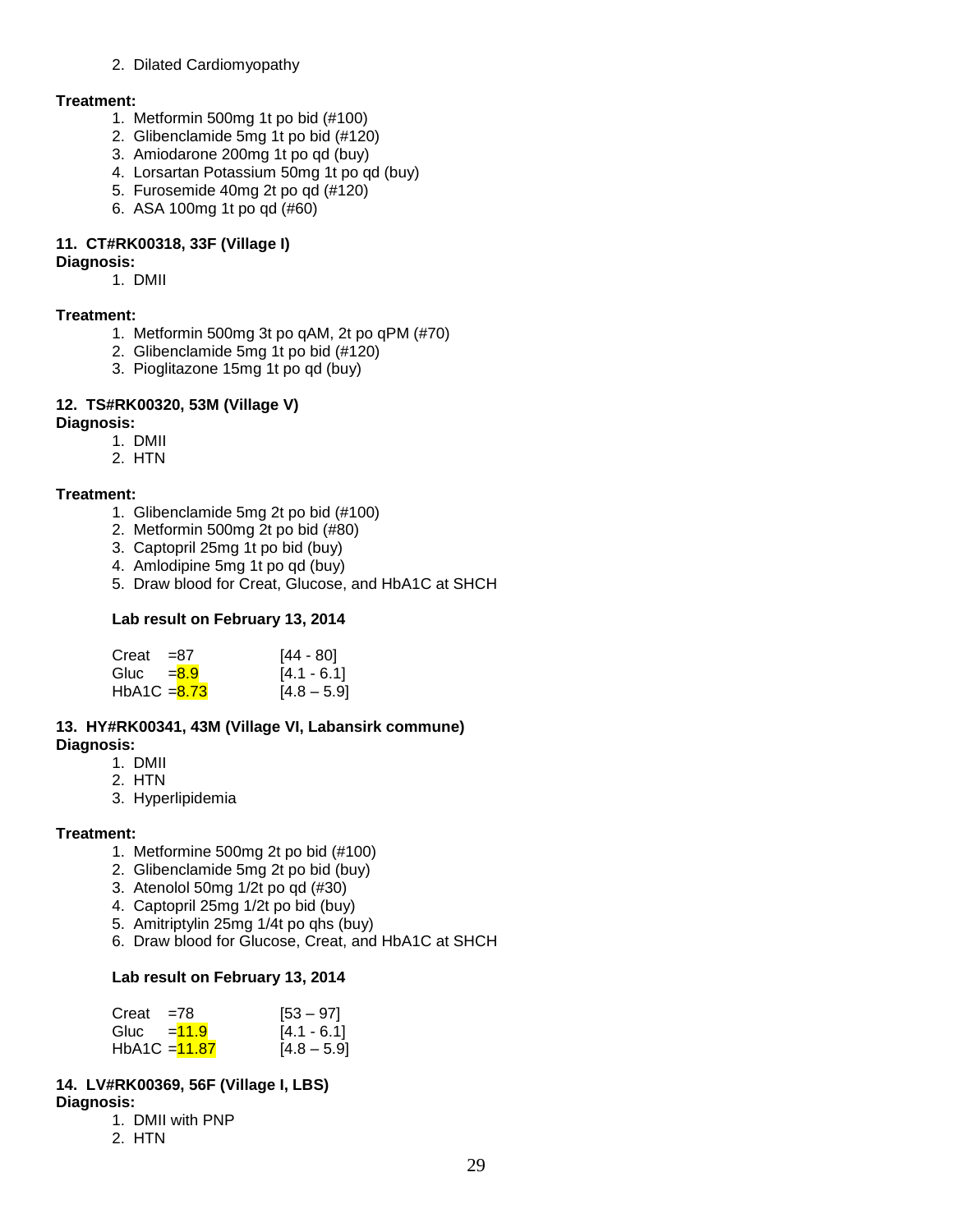#### **Treatment:**

- 1. Metformin 500mg 3t po qAM and 2t po qPM (#100)
- 2. Glibenclamide 5mg 2t po bid (#120)
- 3. Pioglitazone 15mg 1t po qd (#60)
- 4. Captopril 25mg 1/2t po bid (buy)
- 5. Amitriptyline 25mg 1/4t po qhs (#15)
- 6. Fenofibrate 100mg 1t po qhs (buy)

#### **15. CS#RK00390, 52F (Village I, LBS)**

#### **Diagnosis:**

- 1. DMII
- 2. HTN
- 3. Obesity

#### **Treatment:**

- 1. Metformin 500mg 3t po qAM and 2t po qPM (buy)
- 2. Glibenclamide 5mg 1t po bid (#60)
- 3. Captopril 25mg 1t po bid (buy)
- 4. Amlodipine 10mg 1t po bid (buy)
- 5. HCTZ 25mg 1t po qd (#60)
- 6. Atenolol 50mg 1/2t po qd (buy)

# **16. CA#RK00392, 48M (Village III, LBS)**

**Diagnosis:**

1. DMII with PNP

#### **Treatment:**

- 1. Metformin 500mg 2t po bid (#100)
- 2. Glibenclamide 5mg 1t po bid (buy)
- 3. Captopril 25mg 1/2t po bid (buy)
- 4. Amitriptyline 25mg 1/4t po qhs (#15)
- 5. Draw blood for Creat, Glucose, and HbA1C at SHCH

#### **Lab result on February 13, 2014**

| Creat          | $=7/$ | $[53 - 97]$   |
|----------------|-------|---------------|
| Gluc = $7.7$   |       | $[4.1 - 6.1]$ |
| HbA1C $=$ 5.84 |       | $[4.8 - 5.9]$ |

#### **17. SS#RK00395, 51F (Village I, Bor Keo) Diagnosis:**

- 1. DMII
	- 2. HTN

#### **Treatment:**

- 1. Metformin 500mg 1t po qhs (#30)
- 2. Glibenclamide 5mg 1t po qd (#60)
- 3. Captopril 25mg 1/2t po bid (#buy)
- 4. Fenofibrate 100mg 1t po qd (buy)
- 5. Propranolol 40mg 1/4t po bid (#30)

#### **18. CM#RK00399, 52F (Village IV, Kachagn, Banlung) Diagnosis:**

- 1. DMII
- 2. HTN

#### **Treatment:**

- 1. Metformin 500mg 2t po bid (#100)
- 2. Glibenclamide 5mg 1t po bid (buy)
- 3. Captopril 25mg 1t po bid (buy)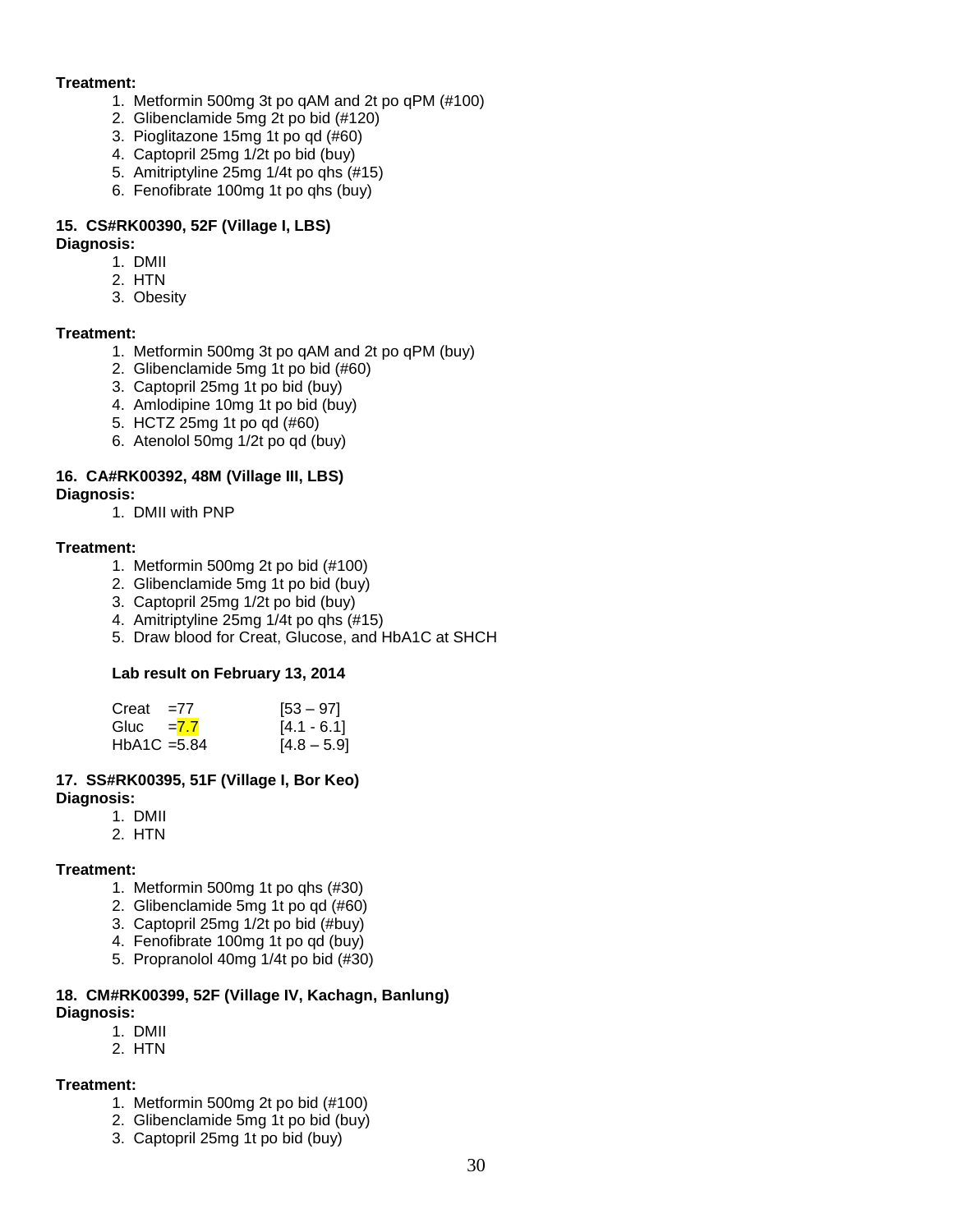- 4. Atenolol 50mg 1t po qd (#30)
- 5. Amlodipine 5mg 1/2t po qd (buy)
- 6. ASA 100mg 1t po qd (#60)
- 7. Draw blood for Creat at SHCH

#### **Lab result on February 13, 2014**

Creat  $=$   $\frac{122}{ }$  [44 - 80]

#### **19. ND#RK00401, 56F (Oromeat Village, Labansirk, Banlung) Diagnosis:**

- 1. DMII
- 2. HTN

#### **Treatment:**

- 1. Metformin 500mg 1t po bid (#100)
- 2. Glibenclamide 5mg 1t bid (#60)
- 3. Captopril 25mg 1t po bid (buy)
- 4. ASA 100mg 1t po qd (#60)

#### **20. ES#RK00407, 20F (Yern village, Kork commune, Borkeo district) Diagnosis:**

1. Euthyroid goiter (with medicine)

#### **Treatment:**

- 1. Propylthiouracil 50mg 1t po bid (buy)
- 2. Draw blood for F T4 at SHCH

#### **Lab result on February 13, 2014**

Free T4= $23.6$  [12.0 - 22.0]

### **21. MH#RK00415, 56M (Akphivath Village, Labansirk, Banlung)**

- **Diagnosis:**
	- 1. DMII
	- 2. HTN

#### **Treatment:**

- 1. Metformin 500mg 1t po bid (buy)
- 2. Glibenclamide 5mg 1t po bid (#100)
- 3. Captopril 25mg 1/2t po bid (buy)
- 4. ASA 100mg 1t po qd (#60)

#### **22. YC#RK00416, 43M (Chey Chumnas Village, Labansirk, Banlung) Diagnosis:**

1. HTN

#### **Treatment:**

1. Captopril 25mg 1t po bid (buy)

#### **23. SC#RK00422, 45M (Village I, Lamenh, Borkeo) Diagnosis:**

- 1. DMII
- 2. HTN

#### **Treatment:**

- 1. Glibenclamide 5mg 1t po qd (#60)
- 2. Captopril 25mg 1/2t po bid (buy)
- 3. ASA 100mg 1t po qd (#60)

#### **24. SS#RK00423, 50M (Village I, Lamenh, Borkeo)**